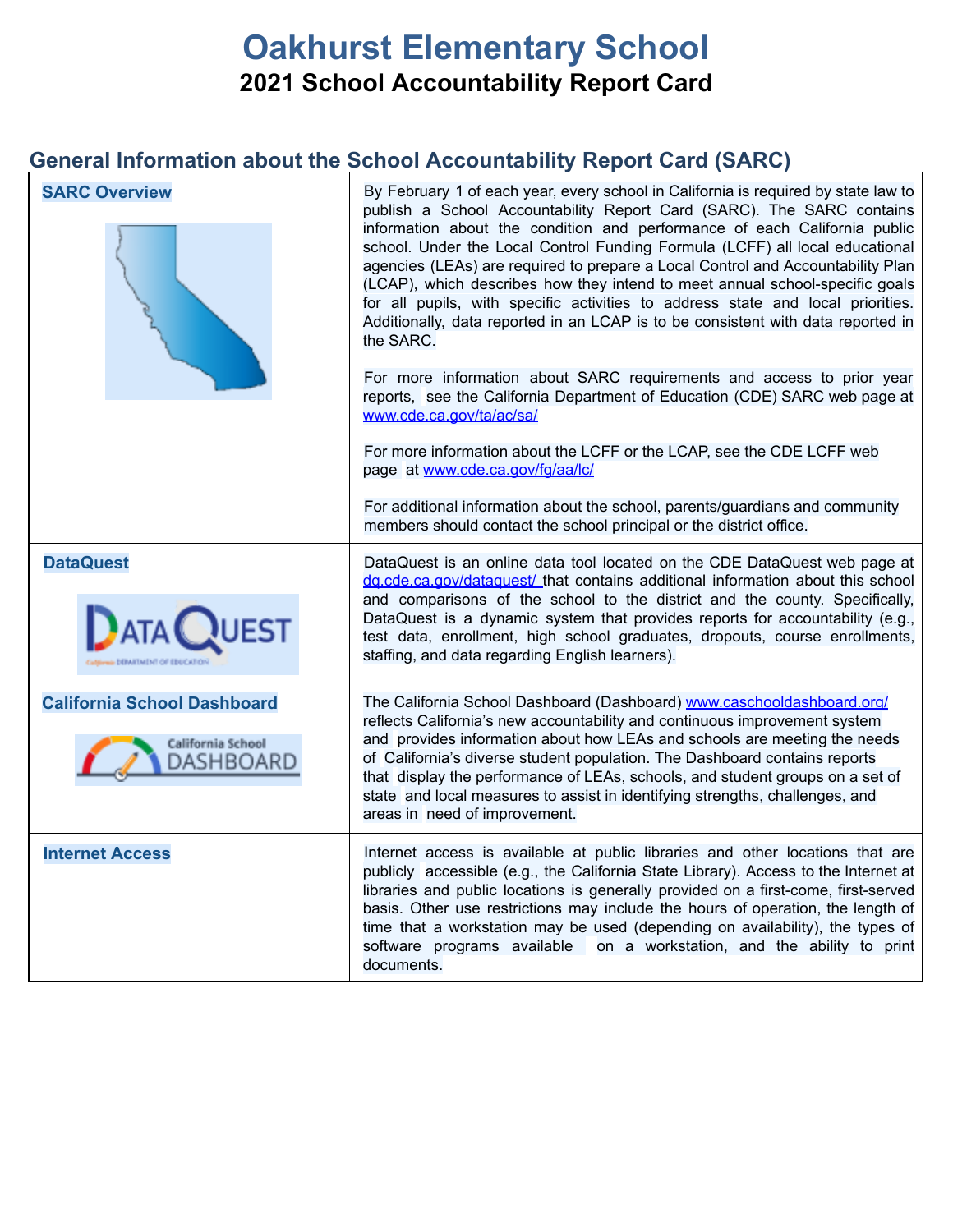2021-22 School Accountability Report Card Page 1 of 20 Oakhurst Elementary School

**2021-22 School Contact Information**

**School Name Calculate Contract Elementary School**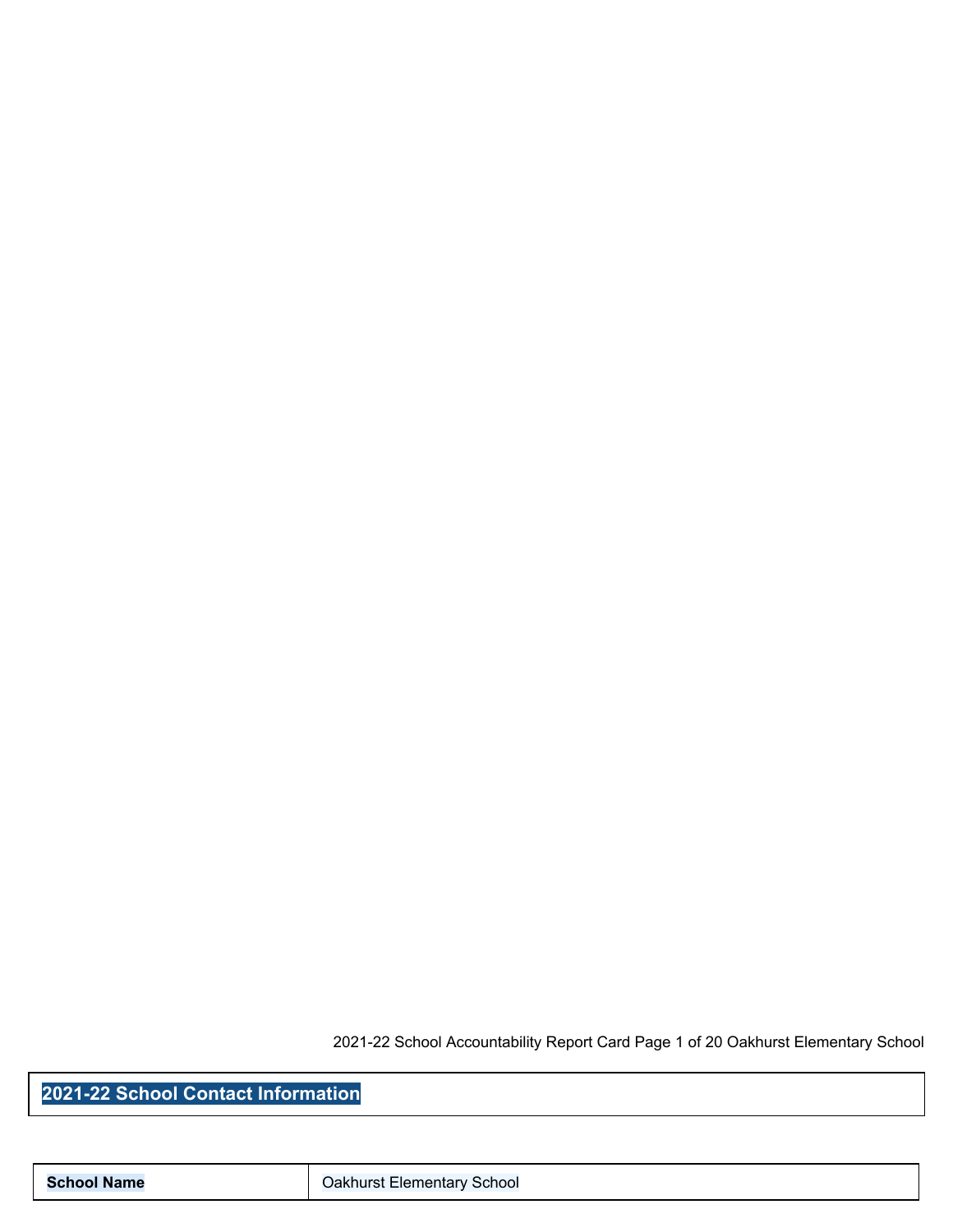| <b>Street</b>                               | 49495 School Road              |
|---------------------------------------------|--------------------------------|
| City, State, Zip                            | Oakhurst, CA 93644             |
| <b>Phone Number</b>                         | 559.642.1580                   |
| <b>Principal</b>                            | Kathleen Murphy                |
| <b>Email Address</b>                        | kmurphy@basslakesd.org         |
| <b>School Website</b>                       | www.basslakeschooldistrict.com |
| <b>County-District-School (CDS)</b><br>Code | 20651856024087                 |

## **2021-22 District Contact Information**

| <b>District Name</b>            | Bass Lake Joint Union Elementary School District |
|---------------------------------|--------------------------------------------------|
| <b>Phone Number</b>             | 559.642.1555                                     |
| <b>Superintendent</b>           | <b>Randall Seals</b>                             |
| <b>Email Address</b>            | rseals@basslakesd.org                            |
| <b>District Website Address</b> | http://www.basslakeschooldistrict.com/           |

## **2021-22 School Overview**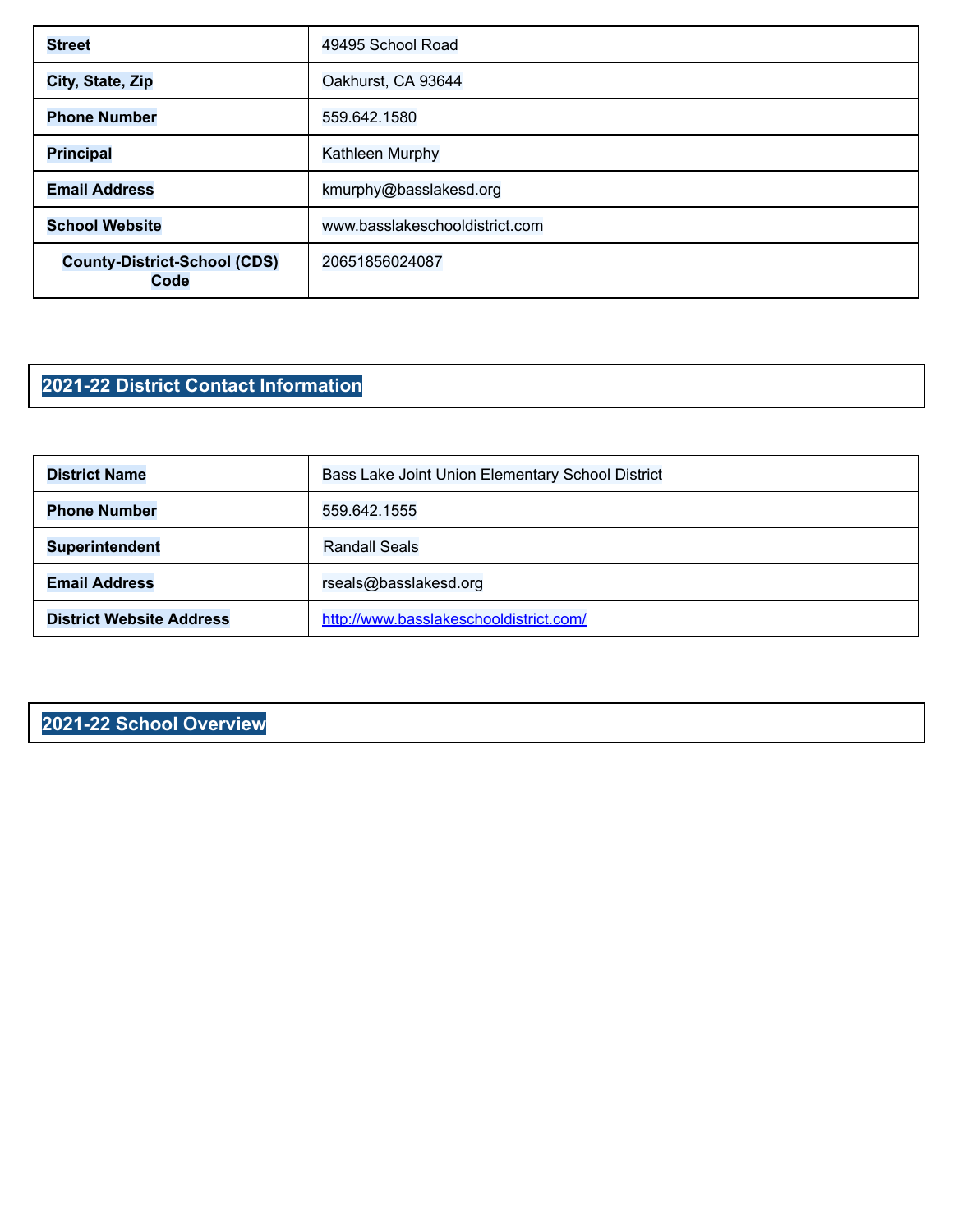Oakhurst Elementary School, a school-wide Title I school, is one of four schools that make up Bass Lake Joint Union Elementary School District. It is a rural school, located in the foothills of the Eastern Sierra Nevada Mountains, in the unincorporated town of Oakhurst, California…the Gateway to Yosemite National Park.

Oakhurst Elementary has an enrollment of 335 students. The school serves Transitional/Kindergarten through Fifth grade students with a staff of 17 regular education classroom teachers, a resource specialist, a reading specialist, a full-time school psychologist, a full-time counselor, two part-time Response to Intervention (RtI) reading lab instructional assistants, a para professional working with Tier II Social/Emotional Behavior Lab, and an office staff consisting of an office manager, one office clerk, and a principal. Oakhurst Elementary employs a part-time library media paraprofessional. The ethnic makeup of the student body is 72% White, 18% Hispanic, 6% American Indian and 4% other groups. Approximately 64% of the students participate in the federally funded Free and Reduced Lunch program. The 1999/2000 CBED data identified OES as a school wide Title I school.

The following highlights what makes Oakhurst Elementary School unique:

- A caring, dedicated and professional student-centered staff
- A student body willing to do their best and take responsibility for their learning
- A SILVER Medal Recognition School with Positive Behavior Intervention Support (PBIS)
- Dynamic differentiated instruction aligned to California Common Core Standards
- Site staff development and grade level planning time
- School-wide emphasis on literacy and numeracy to meet the needs of our diverse learners
- On-going classroom assessment to monitor student progress and achievement
- Integration of technology into all curricular areas; all students are 1:1 with a chrome book
- A full-service reading lab, modeled after Response to Intervention (RtI), providing reading intervention support for students in Grades 1-5
- Regular student study team meetings and interventions
- A full-time counselor and psychologist
- Physical Education Program with a part-time PE Teacher
- K-Kids Leadership Program (Grade 5 only)
- After-school Eagle Academy Program

#### 2021-22 School Accountability Report Card Page 2 of 20 Oakhurst Elementary School

#### **2021-22 School Overview**

- After-school Homework Club (3 days per week)
- Parent/Teacher Club
- School-Based Coordinated Council Membership
- Family Movie Nights
- Annual Back-to-School Night
- Annual Open House and BBQ with Scholastic Book Fair
- Annual Holiday and Variety Shows

Where Eagles Soar with Pride Galore...We are the Oakhurst Elementary School Eagles who soar above the crowd. We do our best when we're at school which makes us all feel proud. At OES, young eaglets are appreciated for their unique strengths and nurtured in a safe environment. Our goal is to develop responsible life-long learners who are positive examples for all future fledglings.

## **About this School**

#### **2020-21 Student Enrollment by Grade Level**

| <b>Grade Level</b>  | <b>Number of Students</b> |
|---------------------|---------------------------|
| <b>Kindergarten</b> | 56                        |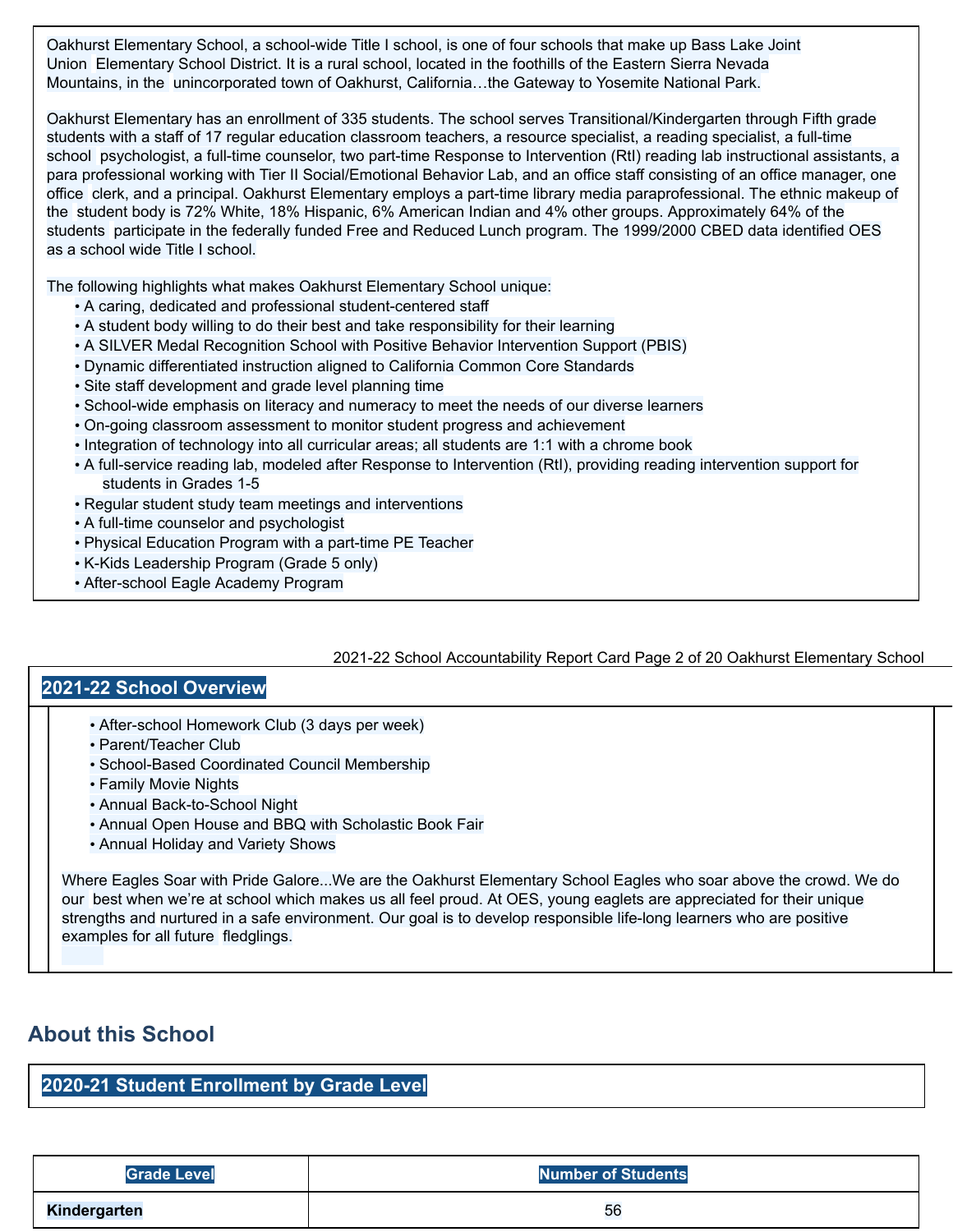| Grade 1                 | 44  |
|-------------------------|-----|
| Grade 2                 | 53  |
| Grade 3                 | 59  |
| Grade 4                 | 61  |
| Grade 5                 | 59  |
| <b>Total Enrollment</b> | 332 |

### **2020-21 Student Enrollment by Student Group**

| <b>Student Group</b>                      | <b>Percent of Total Enrollment</b> |
|-------------------------------------------|------------------------------------|
| <b>Female</b>                             | 52%                                |
| <b>Male</b>                               | 48%                                |
| American Indian or Alaska Native          | 3                                  |
| <b>Asian</b>                              | $\overline{3}$                     |
| <b>Filipino</b>                           | 0.6                                |
| <b>Hispanic or Latino</b>                 | 28.3                               |
| <b>Two or More Races</b>                  | 3.6                                |
| <b>White</b>                              | 61.4                               |
| <b>English Learners</b>                   | 11.1                               |
| <b>Homeless</b>                           | 2.7                                |
| Socioeconomically<br><b>Disadvantaged</b> | 63.9                               |
| <b>Students with Disabilities</b>         | 14.2                               |

2021-22 School Accountability Report Card Page 3 of 20 Oakhurst Elementary School

## **A. Conditions of Learning State Priority: Basic**

The SARC provides the following information relevant to the State priority: Basic (Priority 1):

- Degree to which teachers are appropriately assigned and fully credentialed in the subject area and for the pupils they are teaching;
- Pupils have access to standards-aligned instructional materials; and
- School facilities are maintained in good repair

Note: For more information refer to the Updated Teacher Equity Definitions web page at https://www.cde.ca.gov/pd/ee/teacherequitydefinitions.asp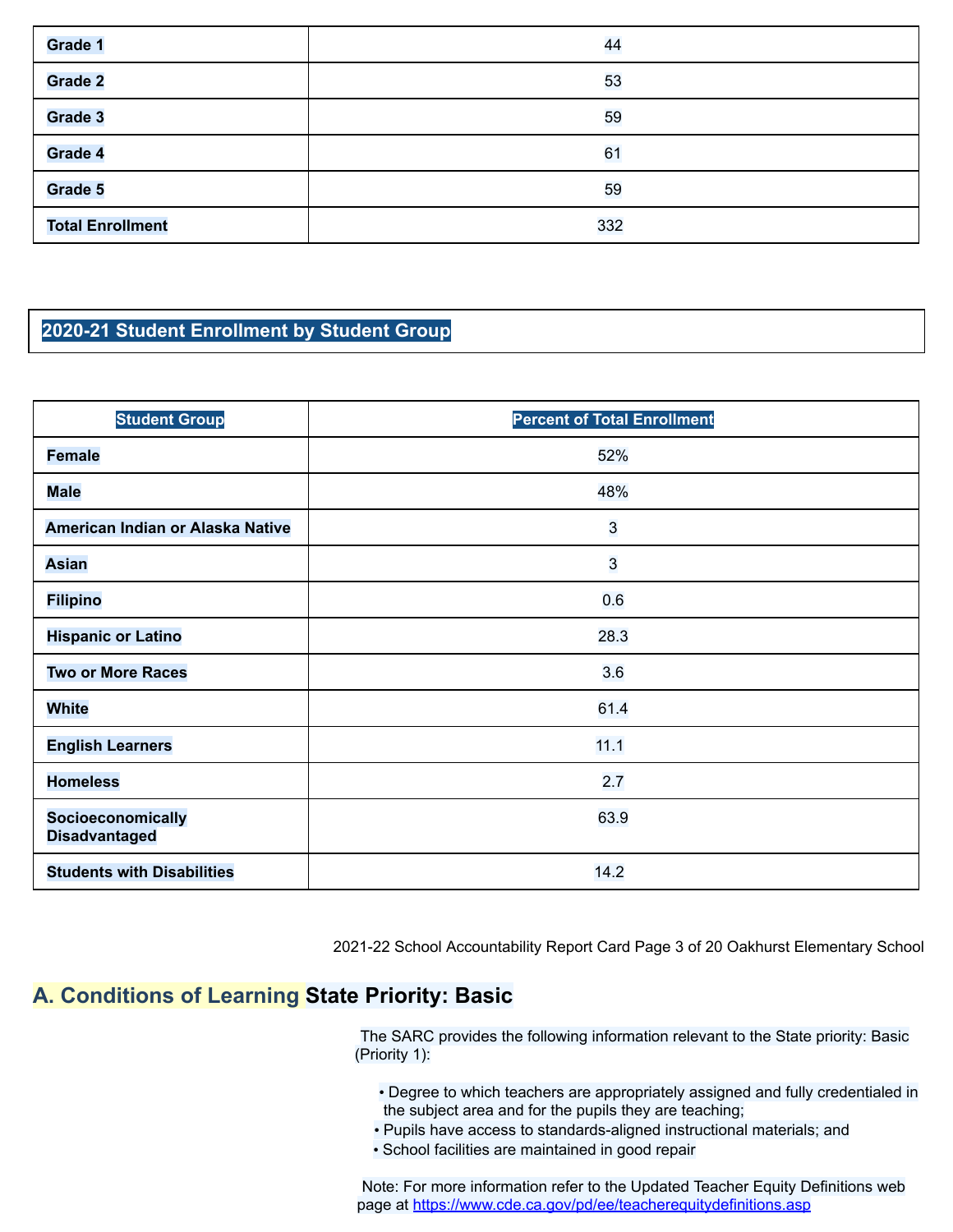#### **2019-20 Teacher Preparation and Placement**

| <b>Authorization/Assignment</b>                                                                 | 2019-20 |
|-------------------------------------------------------------------------------------------------|---------|
| Fully (Preliminary or Clear) Credentialed for Subject and Student Placement (properly assigned) | 100%    |
| <b>Intern Credential Holders Properly Assigned</b>                                              | $0\%$   |
| Teachers Without Credentials and Misassignments ("ineffective" under ESSA)                      | $0\%$   |
| Credentialed Teachers Assigned Out-of-Field ("out-of-field" under ESSA)                         | $0\%$   |
| <b>Unknown</b>                                                                                  |         |
| <b>Total Teaching Positions</b>                                                                 | 19      |

Note: The data in this table is based on Full Time Equivalent (FTE) status. One FTE equals one staff member working full time; one FTE could also represent two staff members who each work 50 percent of full time. Additionally, an assignment is defined as a position that an educator is assigned to based on setting, subject, and grade level. An authorization is defined as the services that an educator is authorized to provide to students.

#### **2019-20 Teachers Without Credentials and Misassignments (considered "ineffective" under ESSA)**

| <b>Authorization/Assignment</b>                              | 2019-20 |
|--------------------------------------------------------------|---------|
| <b>Permits and Waivers</b>                                   |         |
| <b>Misassignments</b>                                        |         |
| <b>Vacant Positions</b>                                      |         |
| <b>Total Teachers Without Credentials and Misassignments</b> |         |

#### **2019-20 Credentialed Teachers Assigned Out-of-Field (considered "out-of-field" under ESSA)**

| <b>Indicator</b>                                              | 2019-20 |
|---------------------------------------------------------------|---------|
| <b>Credentialed Teachers Authorized on a Permit or Waiver</b> |         |
| <b>Local Assignment Options</b>                               |         |
| <b>Total Out-of-Field Teachers</b>                            |         |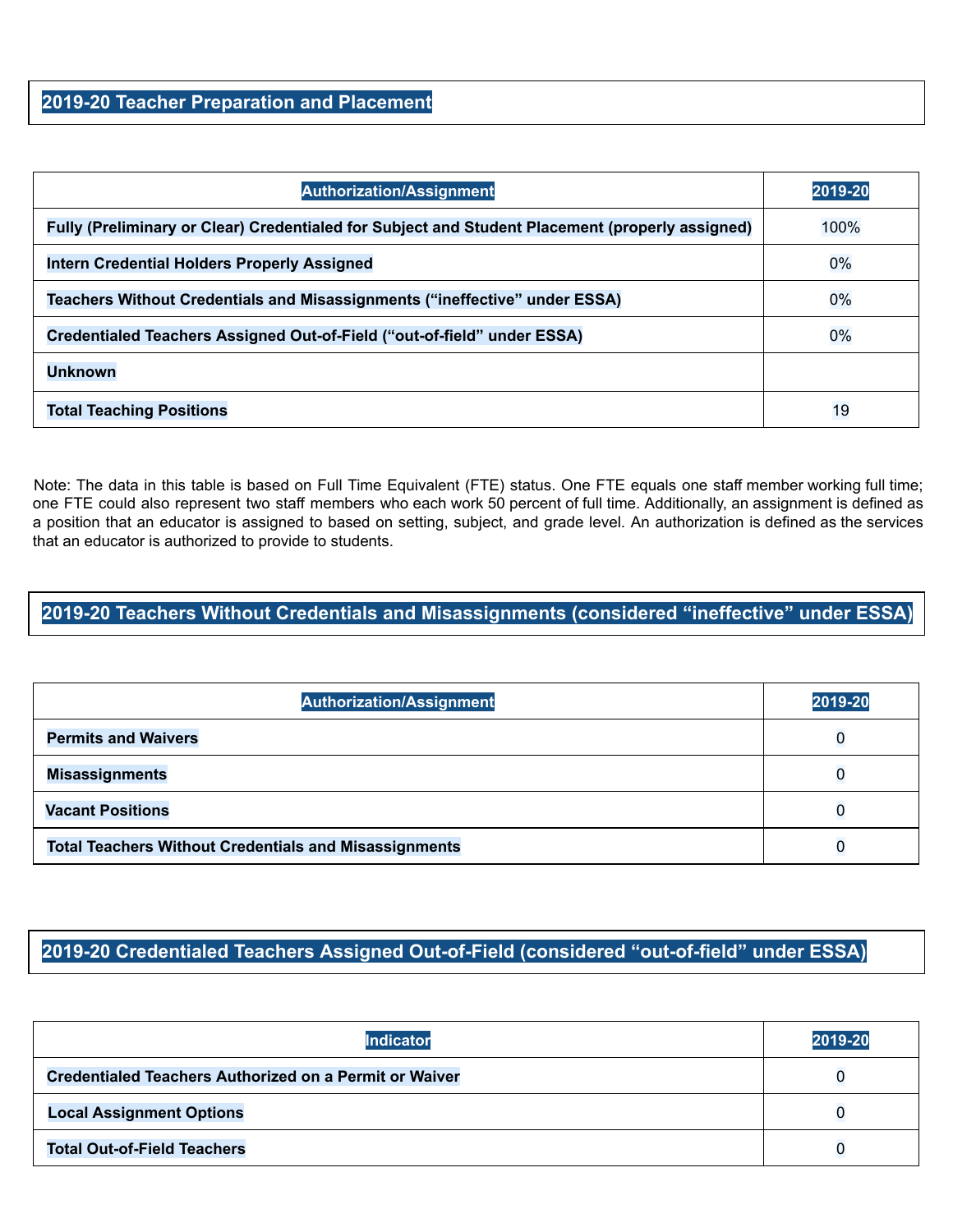#### **2019-20 Class Assignments**

| <b>Indicator</b>                                                                                                                                    | 2019-20 |
|-----------------------------------------------------------------------------------------------------------------------------------------------------|---------|
| <b>Misassignments for English Learners</b><br>(a percentage of all the classes with English learners taught by teachers that are misassigned)       |         |
| No credential, permit or authorization to teach<br>(a percentage of all the classes taught by teachers with no record of an authorization to teach) |         |

#### **2021-22 Quality, Currency, Availability of Textbooks and Other Instructional Materials**

Oakhurst Elementary School provides state-approved textbooks in the following academic areas: Language Arts, Mathematics, Science and Social Studies.

| Year and month in which the data were collected | November 2021 |
|-------------------------------------------------|---------------|

| <b>Subject</b>                | <b>Textbooks and Other Instructional Materials/year</b><br>of Adoption | <b>From</b><br><b>Most</b><br><b>Recent</b><br><b>Adopti</b><br>on <sup>2</sup> | <b>Percent</b><br><b>Students</b><br>Lacking<br><b>Own</b><br><b>Assigned</b><br><b>Copy</b> |
|-------------------------------|------------------------------------------------------------------------|---------------------------------------------------------------------------------|----------------------------------------------------------------------------------------------|
| <b>Reading/Language Arts</b>  | California "Wonders" Reading Program                                   | Yes                                                                             | 0%                                                                                           |
| <b>Mathematics</b>            | Eureka Math - California (K-2) and McGraw Hill My<br>Math (Grades K-5) | Yes                                                                             | $0\%$                                                                                        |
| <b>Science</b>                | Scott Foresman Series (K-5)                                            | Yes                                                                             | $0\%$                                                                                        |
| <b>History-Social Science</b> | Houghton-Mifflin K-5 History/Social Science Series                     | Yes                                                                             | $0\%$                                                                                        |

2021-22 School Accountability Report Card Page 5 of 20 Oakhurst Elementary School

**School Facility Conditions and Planned Improvements**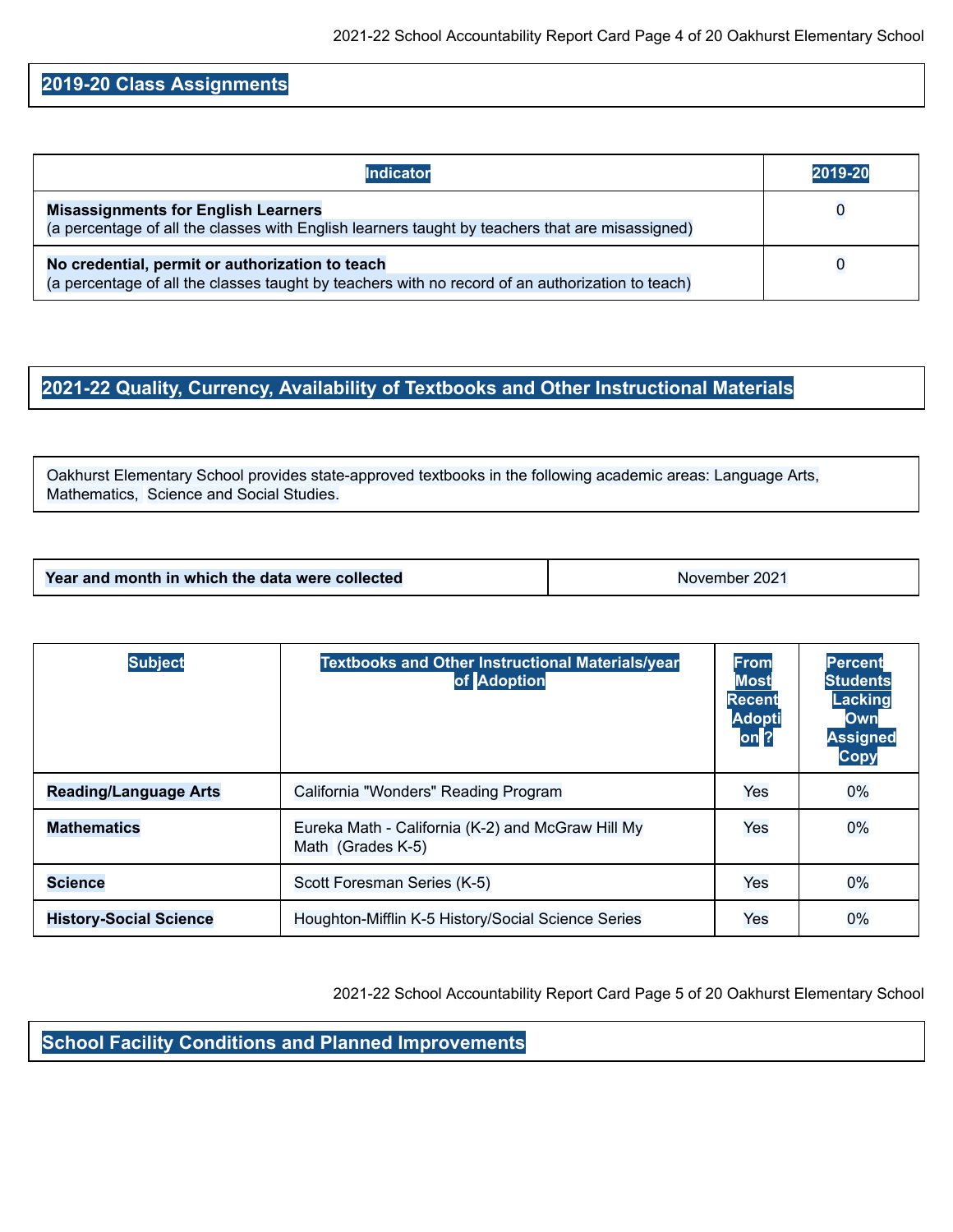| The school meets the criterion of Good Overall Rating (90 - 100%). Overall school rating is Exemplary. |                         |                            |                                                                                                                                                                                                    |
|--------------------------------------------------------------------------------------------------------|-------------------------|----------------------------|----------------------------------------------------------------------------------------------------------------------------------------------------------------------------------------------------|
| Year and month of the most recent FIT report December 2020 System Inspected Rate                       |                         |                            |                                                                                                                                                                                                    |
|                                                                                                        |                         |                            |                                                                                                                                                                                                    |
|                                                                                                        |                         | <b>Rate</b><br><b>Rate</b> |                                                                                                                                                                                                    |
|                                                                                                        | Good                    | Fair                       | Poor Repair Needed and Action Taken or Planned                                                                                                                                                     |
| <b>Systems:</b>                                                                                        | $\overline{\mathsf{x}}$ |                            |                                                                                                                                                                                                    |
| Gas Leaks, Mechanical/HVAC, Sewer<br>Interior:                                                         |                         |                            |                                                                                                                                                                                                    |
| <b>Interior Surfaces</b>                                                                               | $\overline{\mathsf{x}}$ |                            |                                                                                                                                                                                                    |
| <b>Cleanliness:</b><br>Overall Cleanliness, Pest/Vermin Infestation                                    | $\overline{\mathsf{x}}$ |                            |                                                                                                                                                                                                    |
| <b>Electrical X</b>                                                                                    |                         |                            |                                                                                                                                                                                                    |
| <b>Restrooms/Fountains:</b>                                                                            | $\overline{\mathsf{x}}$ |                            |                                                                                                                                                                                                    |
| Restrooms, Sinks/ Fountains<br>Safety:                                                                 |                         |                            |                                                                                                                                                                                                    |
| Fire Safety, Hazardous Materials                                                                       |                         |                            | <sup>X</sup> Fire sprinkler riser has been inspected in                                                                                                                                            |
|                                                                                                        |                         |                            | preschool building; MPR floor showing abnormal<br>signs of wear caused by faulty flooring material<br>installed that is breaking down. Upon inspection,<br>repair and replacement has taken place. |
| <b>Structural:</b>                                                                                     | $\overline{\mathsf{x}}$ |                            |                                                                                                                                                                                                    |
| <b>Structural Damage, Roofs</b><br><b>External:</b>                                                    |                         |                            |                                                                                                                                                                                                    |
| Playground/School Grounds, Windows/<br>Doors/Gates/Fences                                              | $\mathsf{x}$            |                            |                                                                                                                                                                                                    |

## **Overall Facility Rate**

| <b>Exemplary</b> | Good | Zещи | Poor |
|------------------|------|------|------|
| .,               |      |      |      |

2021-22 School Accountability Report Card Page 6 of 20 Oakhurst Elementary School

# **B. Pupil Outcomes State Priority: Pupil Achievement**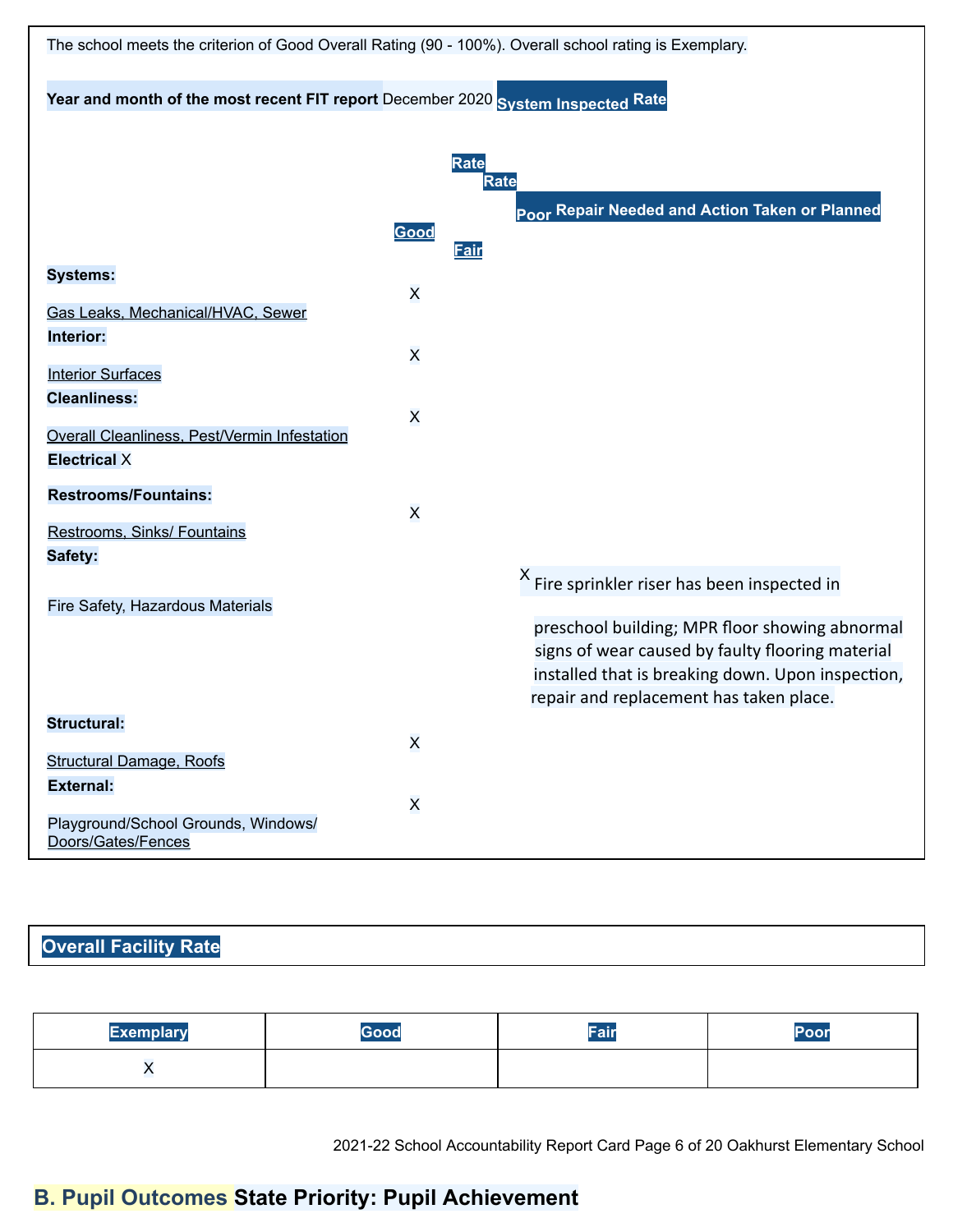The SARC provides the following information relevant to the State priority: Pupil Achievement (Priority 4):

#### **Statewide Assessments**

(i.e., California Assessment of Student Performance and Progress [CAASPP] System includes the Smarter Balanced Summative Assessments for students in the general education population and the California Alternate Assessments [CAAs] for English language arts/literacy [ELA] and mathematics given in grades three through eight and grade eleven. Only eligible students may participate in the administration of the CAAs. CAAs items are aligned with alternate achievement standards, which are linked with the Common Core State Standards [CCSS] for students with the most significant cognitive disabilities).

The CAASPP System encompasses the following assessments and student participation requirements:

- 1. **Smarter Balanced Summative Assessments and CAAs for ELA** in grades three through eight and grade eleven.
- 2. **Smarter Balanced Summative Assessments and CAAs for mathematics** in grades three through eight and grade eleven.
- 3. **California Science Test (CAST) and CAAs for Science** in grades five, eight, and once in high school (i.e., grade ten, eleven, or twelve).

#### **SARC Reporting in the 2020-2021 School Year Only**

Where the most viable option, LEAs were required to administer the statewide summative assessment in ELA and mathematics. Where a statewide summative assessment was not the most viable option for the LEA (or for one or more grade level[s] within the LEA) due to the pandemic, LEAs were allowed to report results from a different assessment that met the criteria established by the State Board of Education (SBE) on March 16, 2021. The assessments were required to be:

- Aligned with CA CCSS for ELA and mathematics;
- Available to students in grades 3 through 8, and grade 11; and
- Uniformly administered across a grade, grade span, school, or district to all eligible students.

#### **Options**

Note that the CAAs could only be administered in-person following health and safety requirements. If it was not viable for the LEA to administer the CAAs in person with health and safety guidelines in place, the LEA was directed to not administer the tests. There were no other assessment options available for the

CAAs. Schools administered the Smarter Balanced Summative Assessments for ELA and mathematics, other assessments that meet the SBE criteria, or a combination of both, and they could only choose one of the following:

- Smarter Balanced ELA and mathematics summative assessments;
- Other assessments meeting the SBE criteria; or

• Combination of Smarter Balanced ELA and mathematics summative assessments and other assessments.

The percentage of students who have successfully completed courses that satisfy the requirements for entrance to the University of California and the California State University, or career technical education sequences or programs of study.

2021-22 School Accountability Report Card Page 7 of 20 Oakhurst Elementary School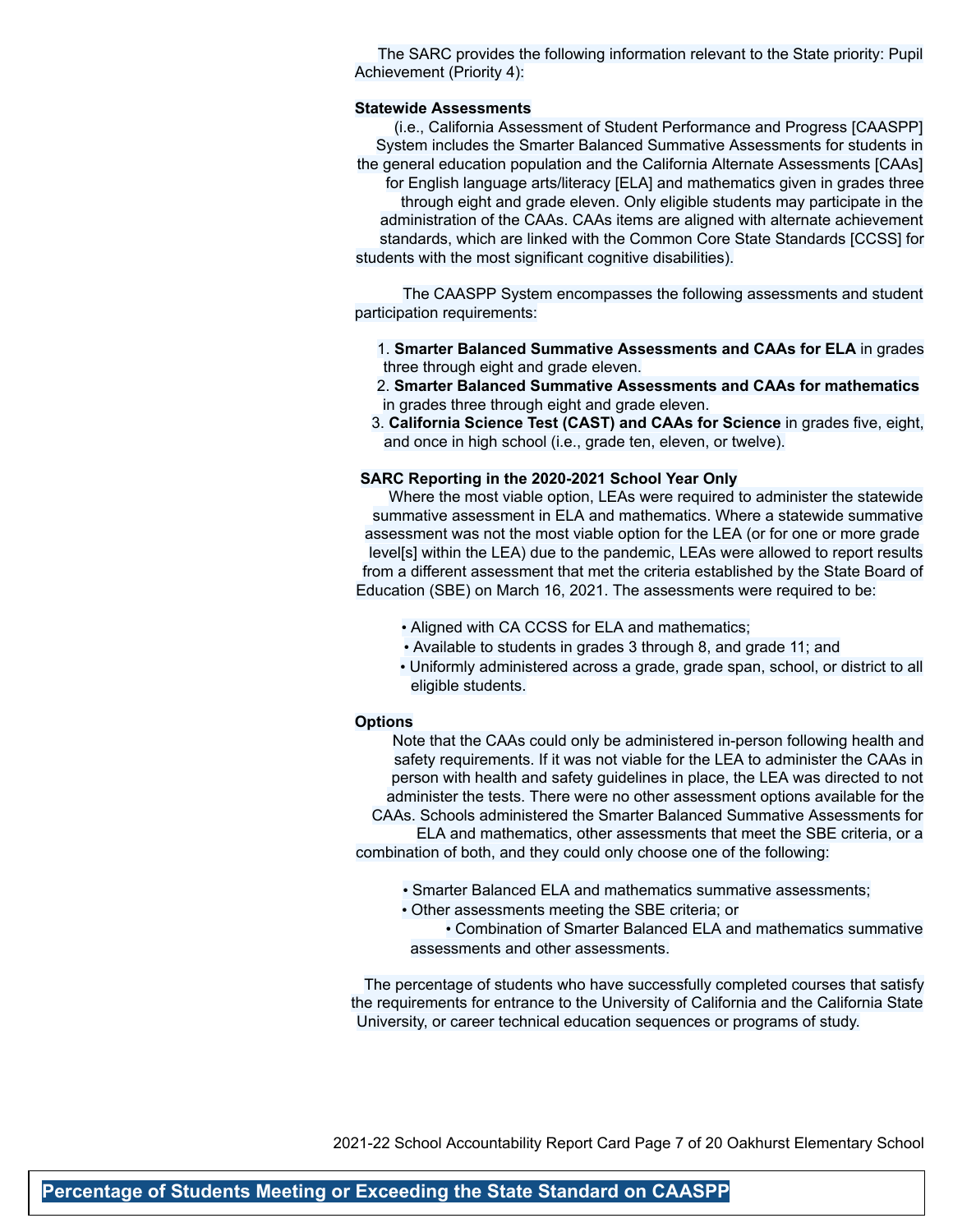This table displays CAASPP test results in ELA and mathematics for all students grades three through eight and grade eleven taking and completing a state-administered assessment.

The 2019-2020 data cells with N/A values indicate that the 2019-2020 data are not available due to the COVID-19 pandemic and resulting summative test suspension. The Executive Order N-30-20 was issued which waived the assessment, accountability, and reporting requirements for the 2019-2020 school year.

The 2020-2021 data cells have N/A values because these data are not comparable to other year data due to the COVID-19 pandemic during the 2020-2021 school year. Where the CAASPP assessments in ELA and/or mathematics is not the most viable option, the LEAs were allowed to administer local assessments. Therefore, the 2020-2021 data between school years for the school, district, state are not an accurate comparison. As such, it is inappropriate to compare results of the 2020-2021 school year to other school years.



2021-22 School Accountability Report Card Page 8 of 20 Oakhurst Elementary School

**2020-21 CAASPP Test Results in ELA by Student Group**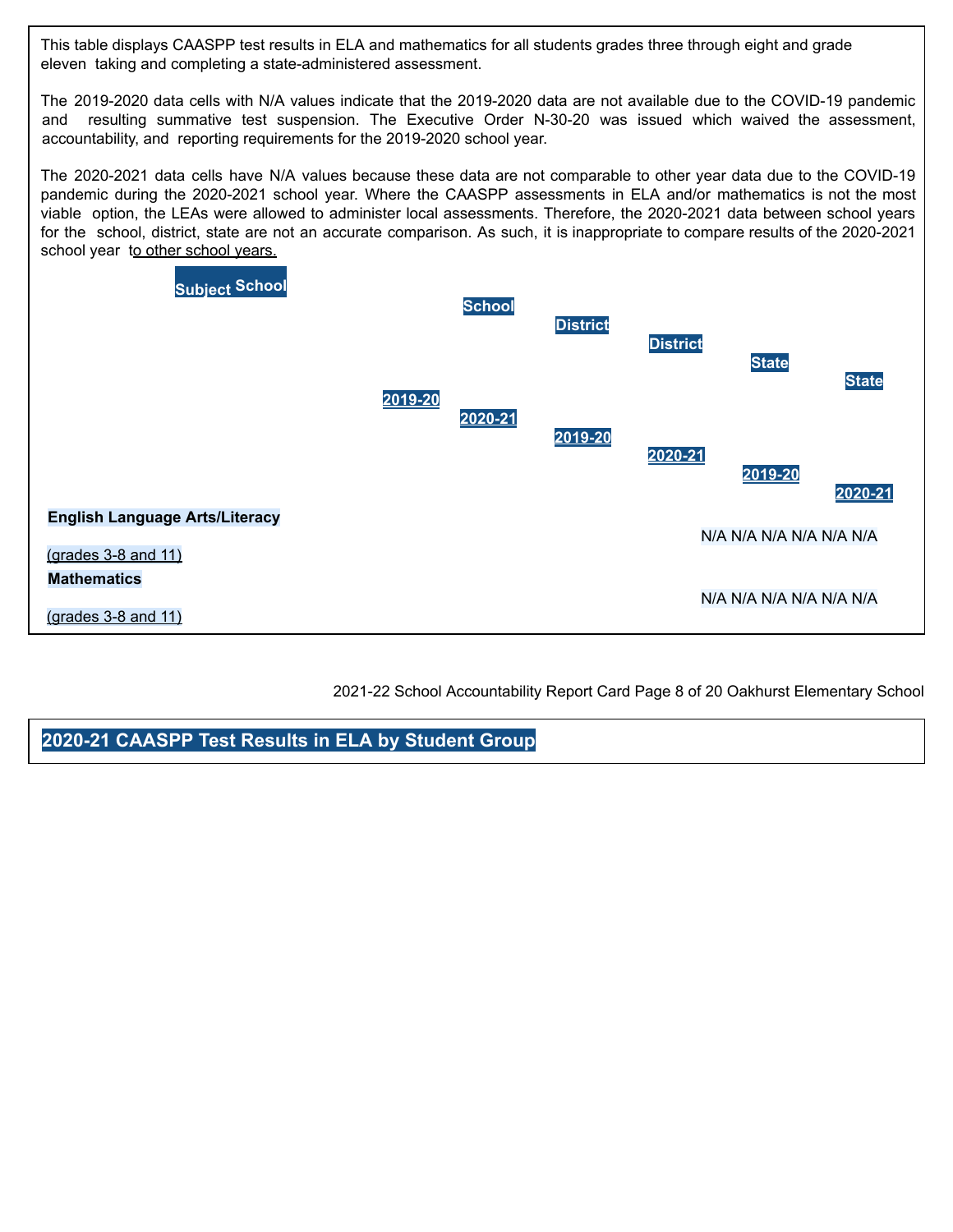This table displays CAASPP test results in ELA by student group for students grades three through eight and grade eleven taking and completing a state-administered assessment. The CDE will populate this table for schools in cases where the school administered the CAASPP assessment. In cases where the school administered a local assessment instead of CAASPP, the CDE will populate this table with "NT" values, meaning this school did not test students using the CAASPP. See the local assessment(s) table for more information.



2021-22 School Accountability Report Card Page 9 of 20 Oakhurst Elementary School

**2020-21 CAASPP Test Results in Math by Student Group**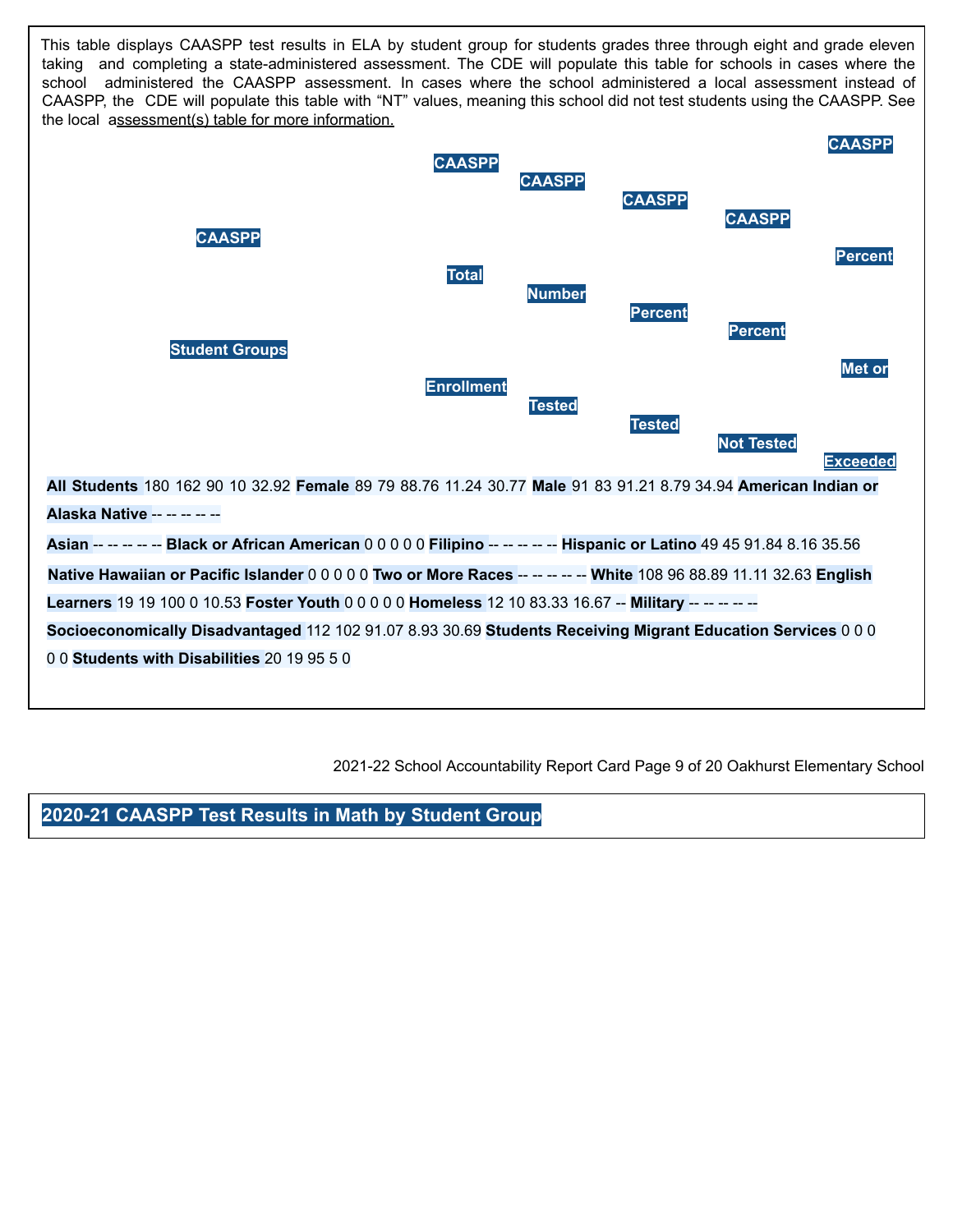This table displays CAASPP test results in Math by student group for students grades three through eight and grade eleven taking and completing a state-administered assessment. The CDE will populate this table for schools in cases where the school administered the CAASPP assessment. In cases where the school administered a local assessment instead of CAASPP, the CDE will populate this table with "NT" values, meaning this school did not test students using the CAASPP. See the local assessment(s) table for more information.



#### **2020-21 Local Assessment Test Results in ELA by Student Group**

This table displays Local Assessment test results in ELA by student group for students grades three through eight and grade eleven. LEAs/schools will populate this table for schools in cases where the school administered a local assessment. In cases where the school administered the CAASPP assessment, LEAs/schools will populate this table with "N/A" values in all cells, meaning this table is Not Applicable for this school.

\*At or above the grade-level standard in the context of the local assessment administered.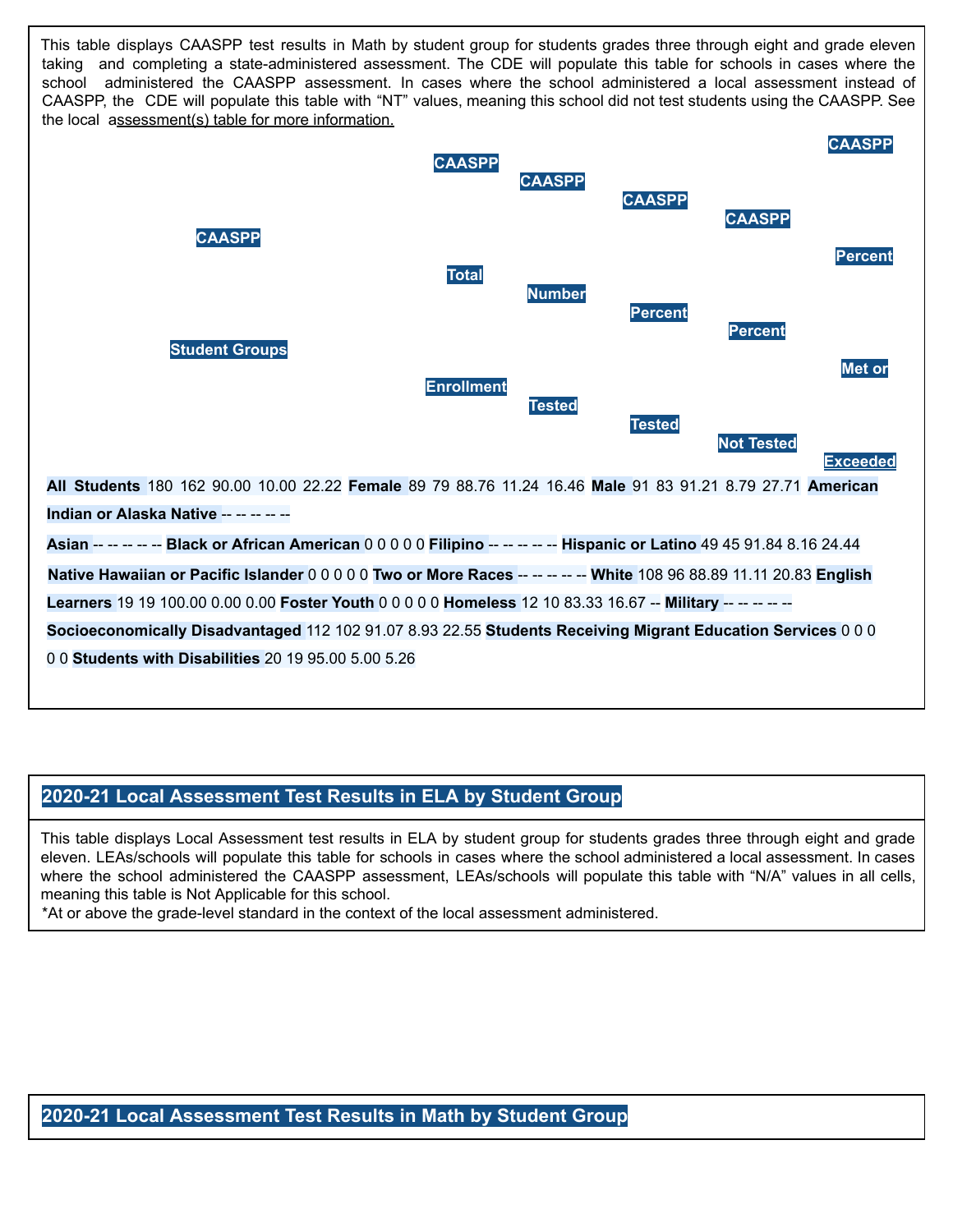This table displays Local Assessment test results in Math by student group for students grades three through eight and grade eleven. LEAs/schools will populate this table for schools in cases where the school administered a local assessment. In cases where the school administered the CAASPP assessment, LEAs/schools will populate this table with "N/A" values in all cells, meaning this table is Not Applicable for this school.

\*At or above the grade-level standard in the context of the local assessment administered.

2021-22 School Accountability Report Card Page 10 of 20 Oakhurst Elementary School

#### **CAASPP Test Results in Science for All Students**

This table displays the percentage of all students grades five, eight, and High School meeting or exceeding the State Standard.

The 2019-2020 data cells with N/A values indicate that the 2019-2020 data are not available due to the COVID-19 pandemic and resulting summative testing suspension. The Executive Order N-30-20 was issued which waived the assessment, accountability, and reporting requirements for the 2019-2020 school year.

For any 2020-2021 data cells with N/T values indicate that this school did not test students using the CAASPP



#### **2020-21 CAASPP Test Results in Science by Student Group**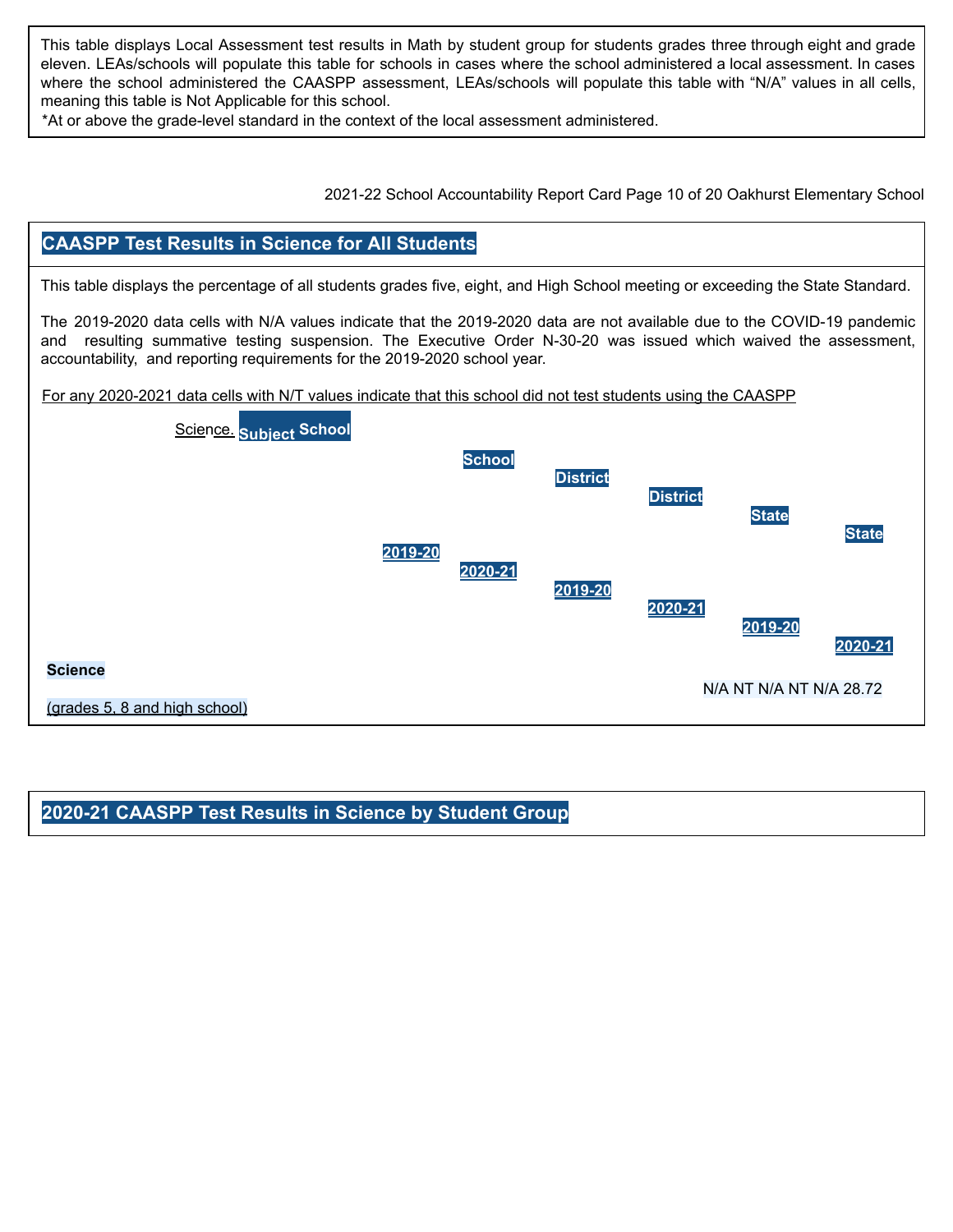

#### 2021-22 School Accountability Report Card Page 11 of 20 Oakhurst Elementary School **B. Pupil Outcomes State Priority: Other Pupil Outcomes**

The SARC provides the following information relevant to the State priority: Other Pupil Outcomes (Priority 8): Pupil outcomes in the subject area of physical education.



## **C. Engagement State Priority: Parental Involvement**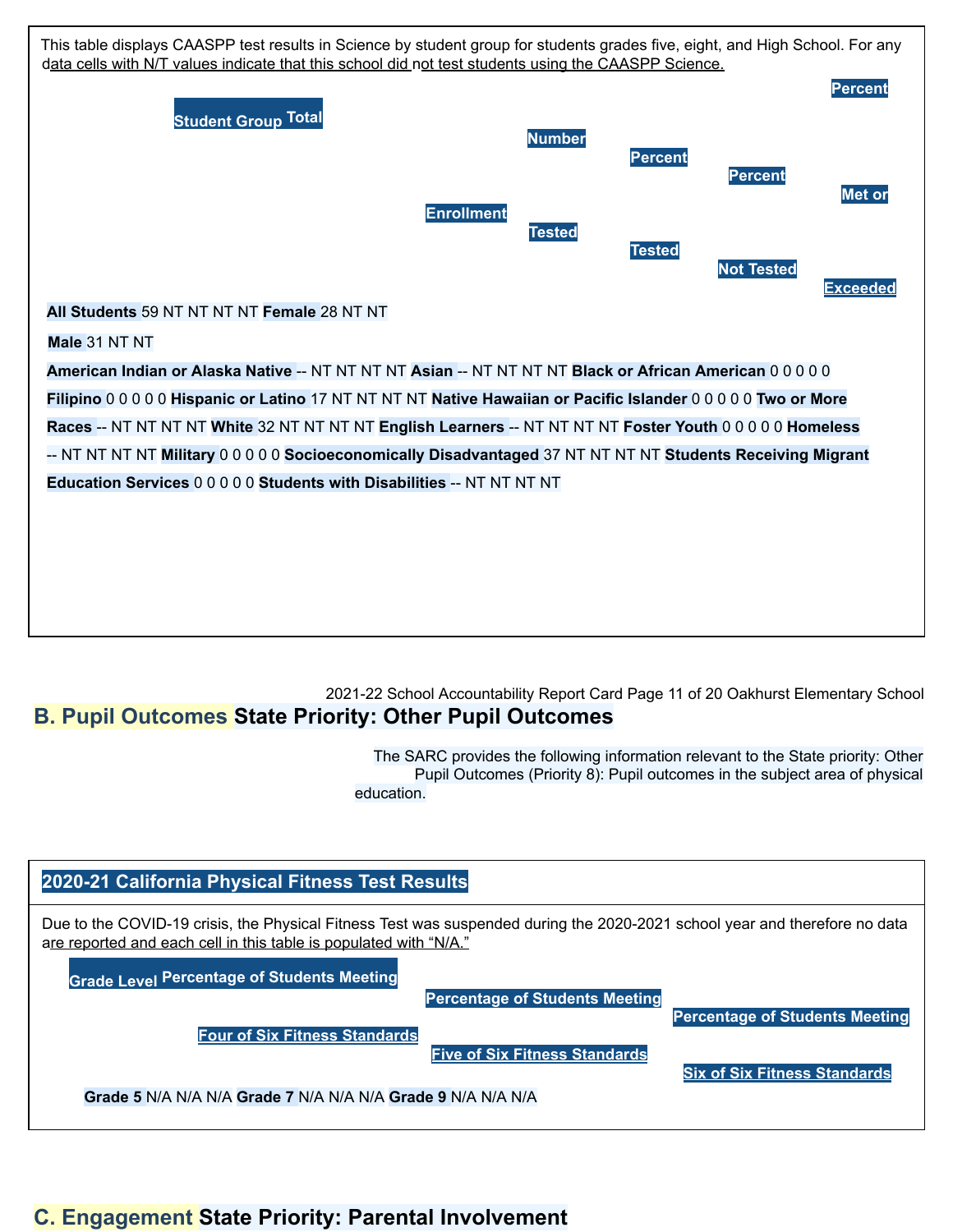The SARC provides the following information relevant to the State priority: Parental Involvement (Priority 3): Efforts the school district makes to seek parent input in making decisions regarding the school district and at each school site.

#### **2021-22 Opportunities for Parental Involvement**

Oakhurst Elementary School provides a variety of ways to keep parents informed about school activities, events and news to include monthly principal newsletter (principal message, parent newsletter, menu, monthly calendar of events), classroom newsletters, Blackboard Connect Robo-call system, Classroom Dojo program, PTC facebook page, email, parent conferences, and student report cards and progress reports. The District also employs a Bilingual liaison who works at each site to provide assistance in parent/teacher meetings and or conferences. Also, the District Bilingual Liaison provides Spanish translation for ELL families with a variety of communiqués for parents. Lastly, there are many opportunities for students and parents to get involved on campus that include

- Volunteering in the classroom
- Chaperoning field trips
- Parent/Teacher Club Member
- School Based Coordinated Council Member
- English Language Learner Advisory Committee Member
- Assistance with a variety of School events (Spirit Night, WOW Week, Family Movie Nights, Fundraising, Jog-a-thon, Scholastic Book Fair)

2021-22 School Accountability Report Card Page 12 of 20 Oakhurst Elementary School

#### **2020-21 Chronic Absenteeism by Student Group**

| <b>Student Group</b>                | <b>Cumulative</b><br><b>Enrollment</b> | <b>Chronic</b><br><b>Absenteeism</b><br><b>Eligible</b><br><b>Enrollment</b> | <b>Chronic</b><br><b>Absenteeis</b><br>m Count | <b>Chronic</b><br><b>Absenteeis</b><br>m Rate |
|-------------------------------------|----------------------------------------|------------------------------------------------------------------------------|------------------------------------------------|-----------------------------------------------|
| <b>All Students</b>                 | 389                                    | 356                                                                          | 73                                             | 20.5                                          |
| <b>Female</b>                       | 181                                    | 165                                                                          | 28                                             | 17.0                                          |
| <b>Male</b>                         | 208                                    | 191                                                                          | 45                                             | 23.6                                          |
| American Indian or Alaska Native    | 14                                     | 13                                                                           | $\overline{\mathbf{4}}$                        | 30.8                                          |
| <b>Asian</b>                        | 12                                     | 12                                                                           | $\overline{0}$                                 | 0.0                                           |
| <b>Black or African American</b>    | $\overline{0}$                         | $\overline{0}$                                                               | $\overline{0}$                                 | 0.0                                           |
| <b>Filipino</b>                     | $\overline{2}$                         | $\overline{a}$                                                               | $\overline{1}$                                 | 50.0                                          |
| <b>Hispanic or Latino</b>           | 104                                    | 100                                                                          | 12                                             | 12.0                                          |
| Native Hawaiian or Pacific Islander | $\overline{0}$                         | 0                                                                            | $\overline{0}$                                 | 0.0                                           |
| <b>Two or More Races</b>            | 13                                     | 12                                                                           | 5                                              | 41.7                                          |
| <b>White</b>                        | 244                                    | 217                                                                          | 51                                             | 23.5                                          |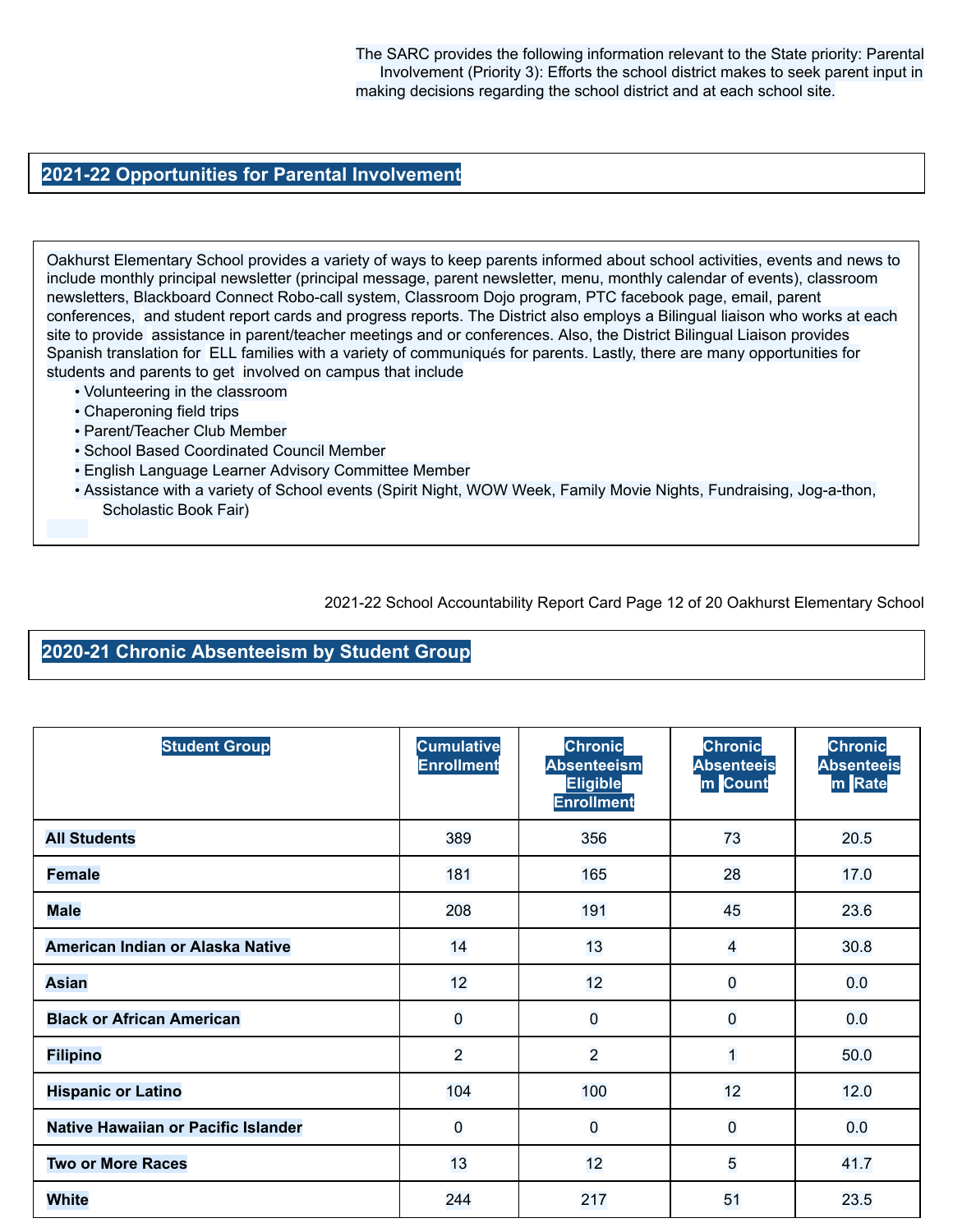| <b>English Learners</b>                                        | 45          | 45  |                | 8.9  |
|----------------------------------------------------------------|-------------|-----|----------------|------|
| <b>Foster Youth</b>                                            | 3           |     |                | 0.0  |
| <b>Homeless</b>                                                | 16          | 14  | $\overline{2}$ | 14.3 |
| <b>Socioeconomically Disadvantaged</b>                         | 251         | 227 | 58             | 25.6 |
| <b>Students Receiving Migrant Education</b><br><b>Services</b> | $\mathbf 0$ |     | $\mathbf 0$    | 0.0  |
| <b>Students with Disabilities</b>                              | 63          | 59  | 18             | 30.5 |

## **C. Engagement State Priority: School Climate**

The SARC provides the following information relevant to the State priority: School Climate (Priority 6):

- Pupil suspension rates;
- Pupil expulsion rates; and
- Other local measures on the sense of safety

2021-22 School Accountability Report Card Page 13 of 20 Oakhurst Elementary School

**Suspensions and Expulsions**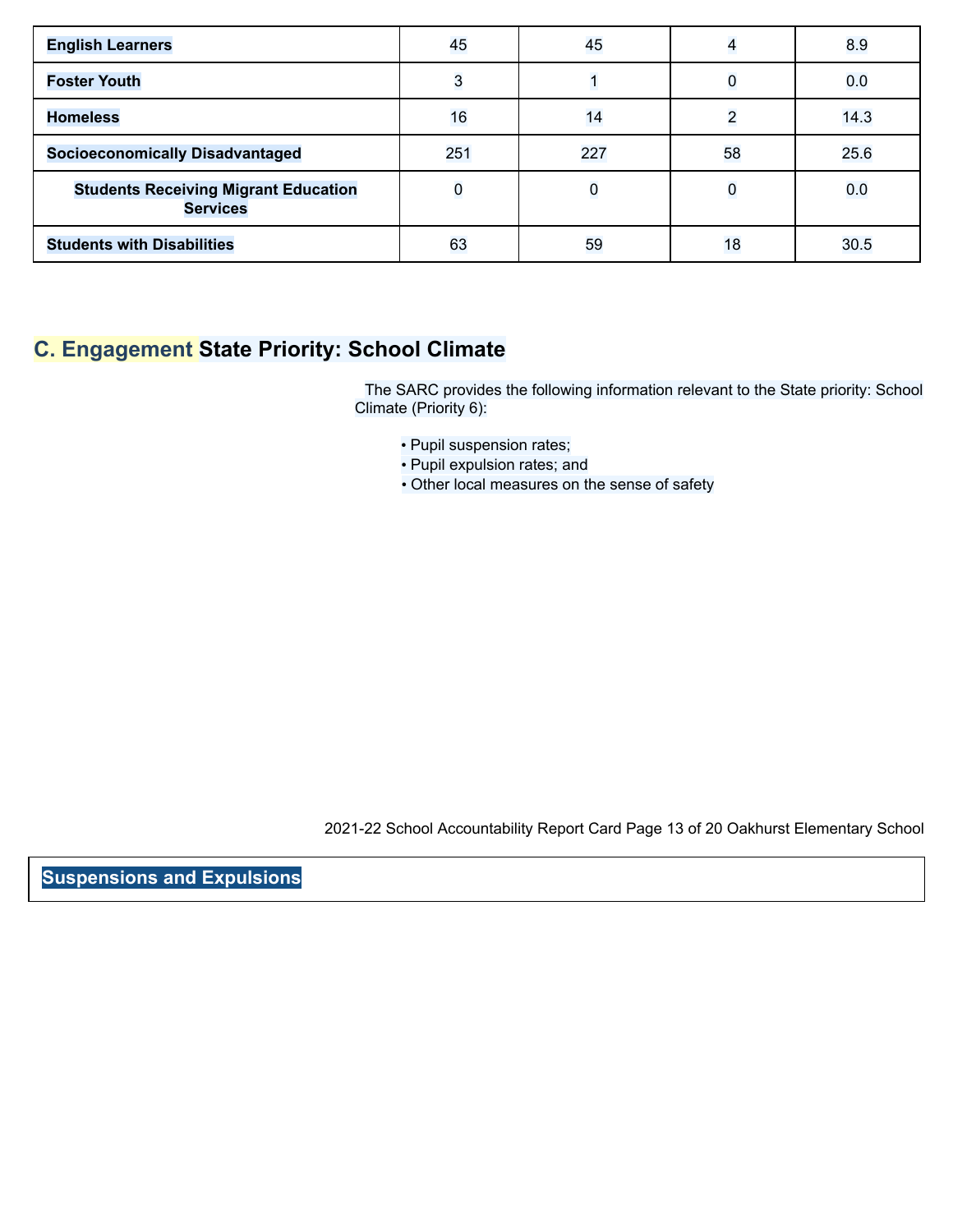

#### **2020-21 Suspensions and Expulsions by Student Group**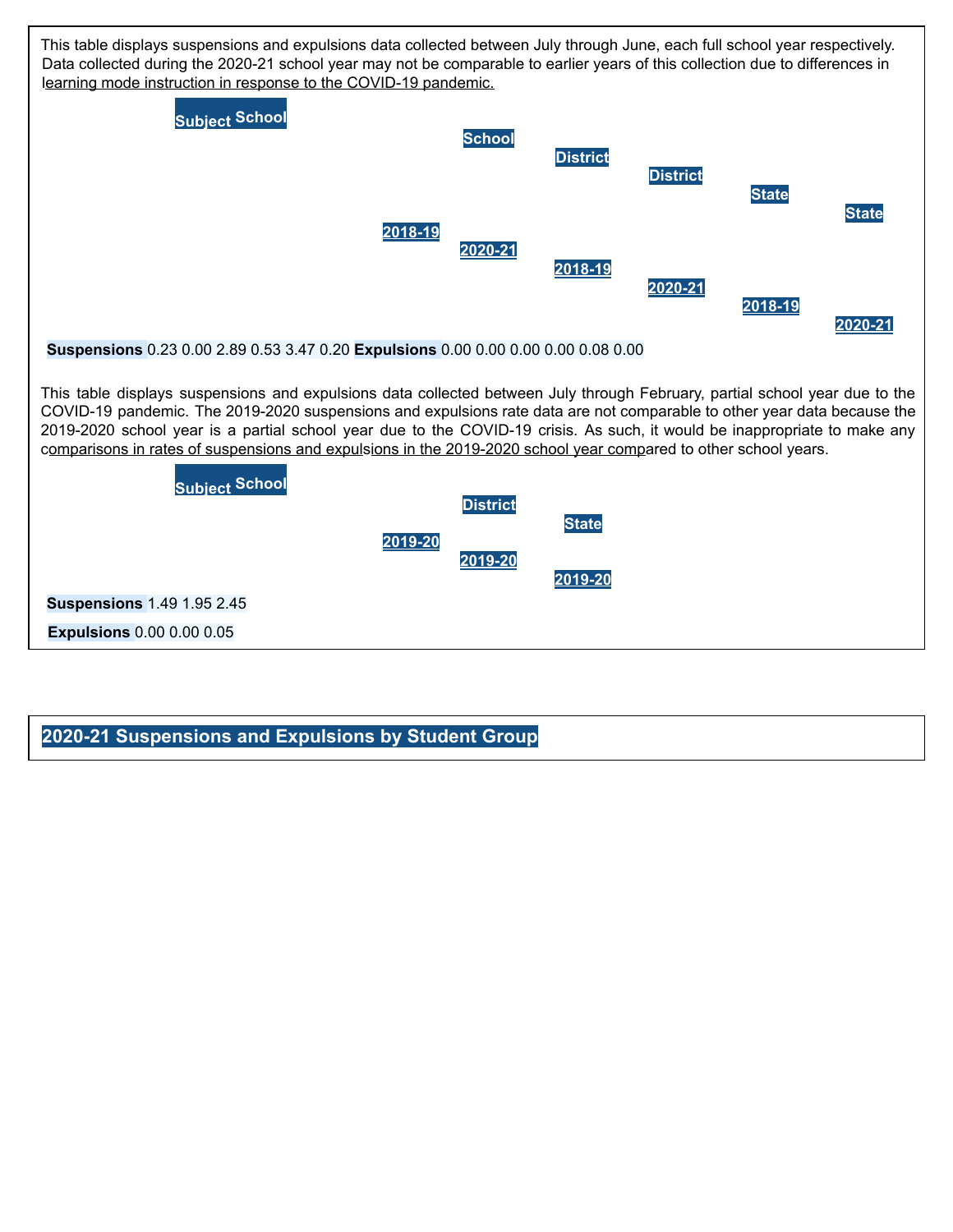## **Student Group Suspensions Rate Expulsions Rate All Students** 0.00 0.00 **Female** 0.00 0.00 **Male** 0.00 0.00 **American Indian or Alaska Native** 0.00 0.00 **Asian** 0.00 0.00 **Black or African American** 0.00 0.00 **Filipino** 0.00 0.00 **Hispanic or Latino** 0.00 0.00 **Native Hawaiian or Pacific Islander** 0.00 0.00 **Two or More Races** 0.00 0.00 **White** 0.00 0.00 **English Learners** 0.00

0.00 **Foster Youth** 0.00 0.00 **Homeless** 0.00 0.00 **Socioeconomically Disadvantaged**

**Students Receiving Migrant Education Services** 0.00 0.00 **Students with Disabilities**

2021-22 School Accountability Report Card Page 14 of 20 Oakhurst Elementary School

#### **2021-22 School Safety Plan**

Oakhurst Elementary School has a comprehensive and thorough School Safety Plan established by the Bass Lake Joint Union Elementary School District. This plan is reviewed annually by District and site level administrative personnel. The plan contains all mandated information.

## **D. Other SARC Information Information Required in the SARC**

The information in this section is required to be in the SARC but is not included in the state priorities for LCFF.

#### **2018-19 Elementary Average Class Size and Class Size Distribution**

This table displays the 2018-19 average class size and class size distribution. The columns titled "Number of Classes" indicates how many classes fall into each size category (a range of total students per class). The "Other" category is for multi grade level classes.

| <b>Grade Level</b> | Average<br><b>Class Size</b> | <b>Number of Classes</b><br>with 1-20 Students | <b>Number of Classes</b><br>with 21-32 Students | <b>Number of Classes</b><br>with 33+ Students |
|--------------------|------------------------------|------------------------------------------------|-------------------------------------------------|-----------------------------------------------|
|                    | 24                           |                                                |                                                 |                                               |
|                    | 19                           |                                                |                                                 |                                               |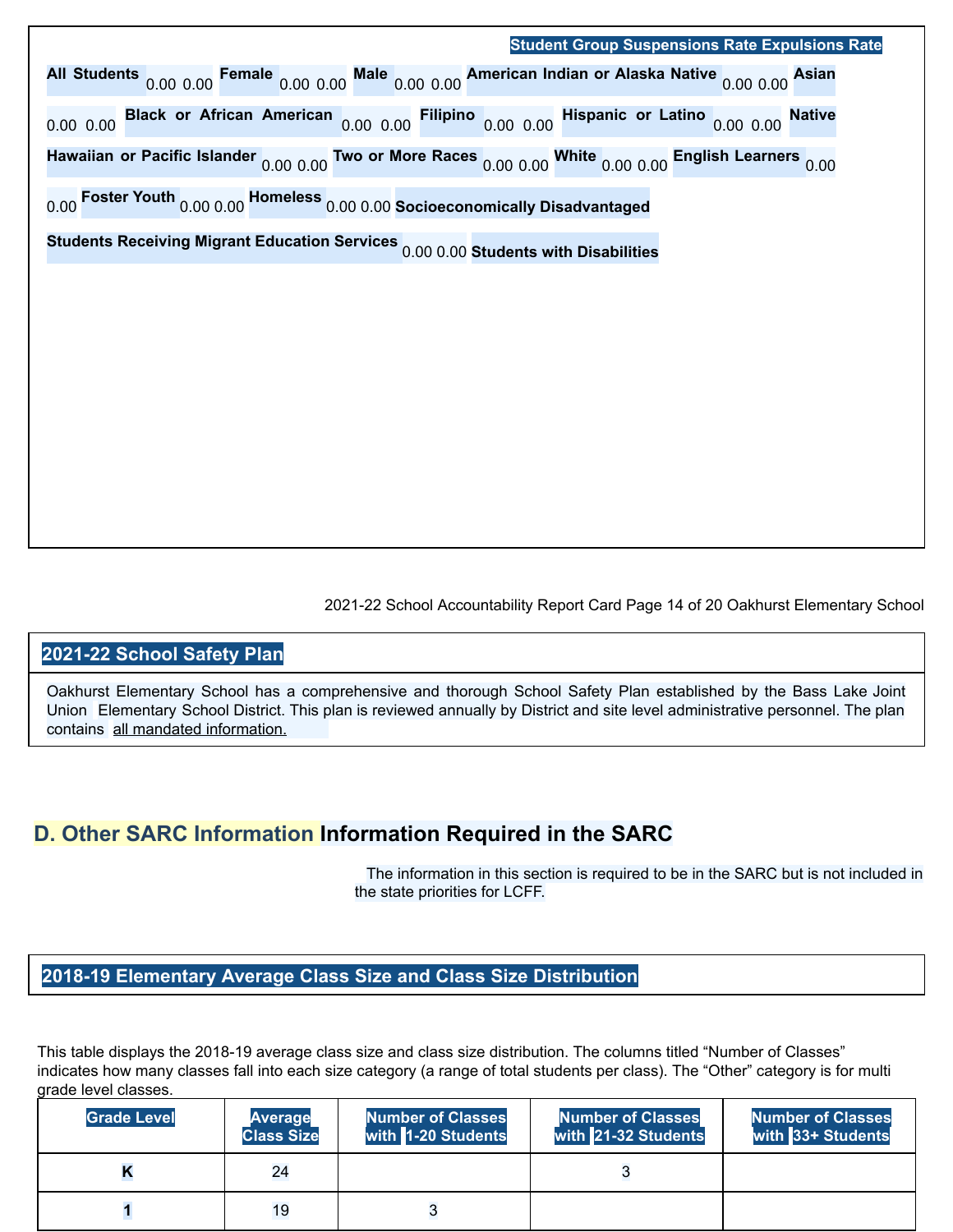| 23 |    |  |
|----|----|--|
| 22 |    |  |
| 26 | 10 |  |
| 27 | 15 |  |
|    |    |  |



2021-22 School Accountability Report Card Page 15 of 20 Oakhurst Elementary School

**2020-21 Elementary Average Class Size and Class Size Distribution**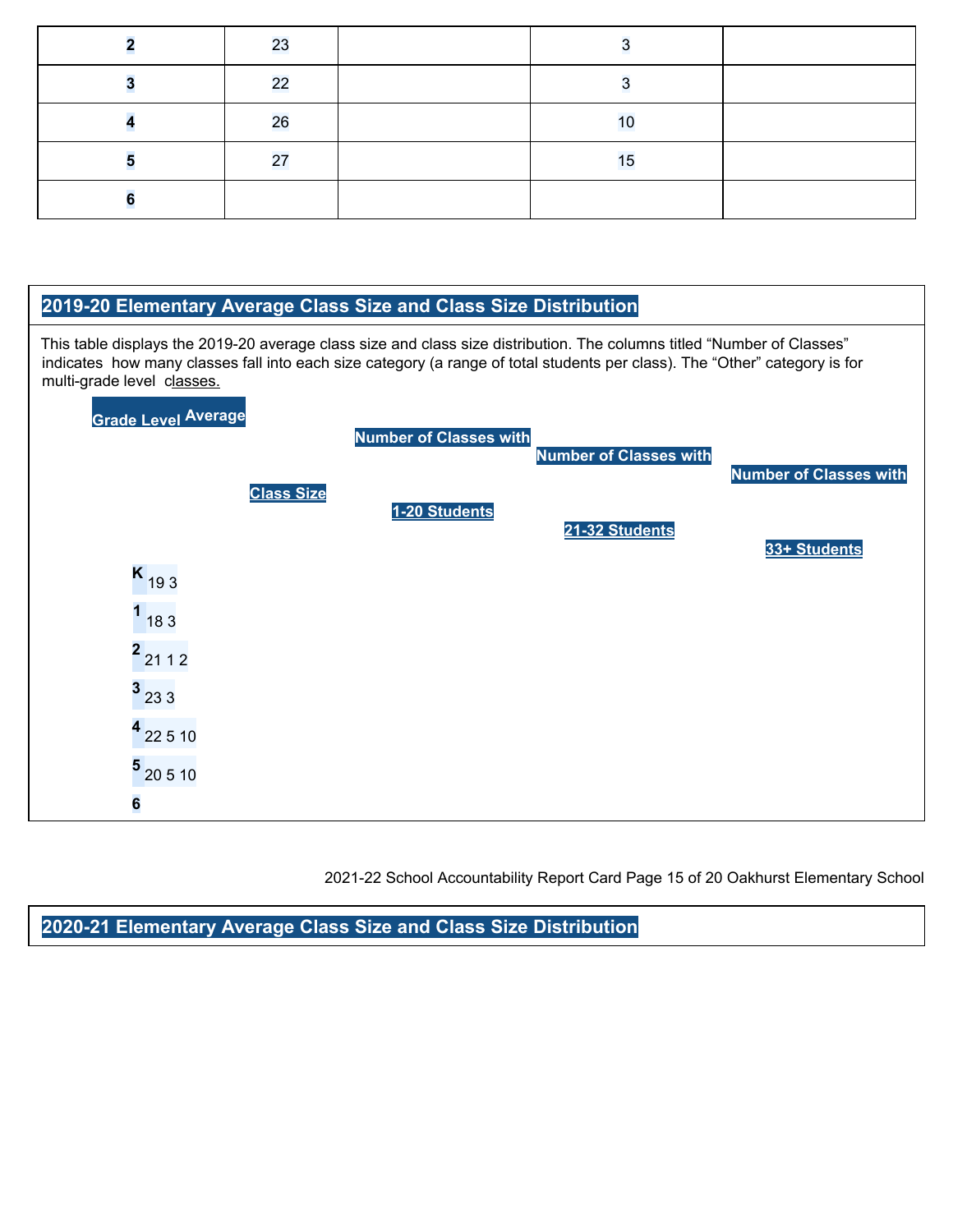

#### **2020-21 Ratio of Pupils to Academic Counselor**

This table displays the ratio of pupils to Academic Counselor. One full time equivalent (FTE) equals one staff member working full time; one FTE could also represent two staff members who each work 50 percent of full time.

**Title Ratio**

**Pupils to Academic Counselor**

#### **2020-21 Student Support Services Staff**

This table displays the number of FTE support staff assigned to this school. One full time equivalent (FTE) equals one staff member working full time; one FTE could also represent two staff members who each work 50 percent of full time.

| Counselor (Academic, Social/Behavioral or Career Development) Ulbrary Media Teacher<br>(Librarian) Universy Media Services Staff (Paraprofessional) Psychologist Social Worker<br>Speech/Language/Hearing Specialist Resource Specialist (non-teaching) $_0$ | <b>Title Number of FTE Assigned to School</b> |
|--------------------------------------------------------------------------------------------------------------------------------------------------------------------------------------------------------------------------------------------------------------|-----------------------------------------------|
|                                                                                                                                                                                                                                                              |                                               |
|                                                                                                                                                                                                                                                              |                                               |
|                                                                                                                                                                                                                                                              |                                               |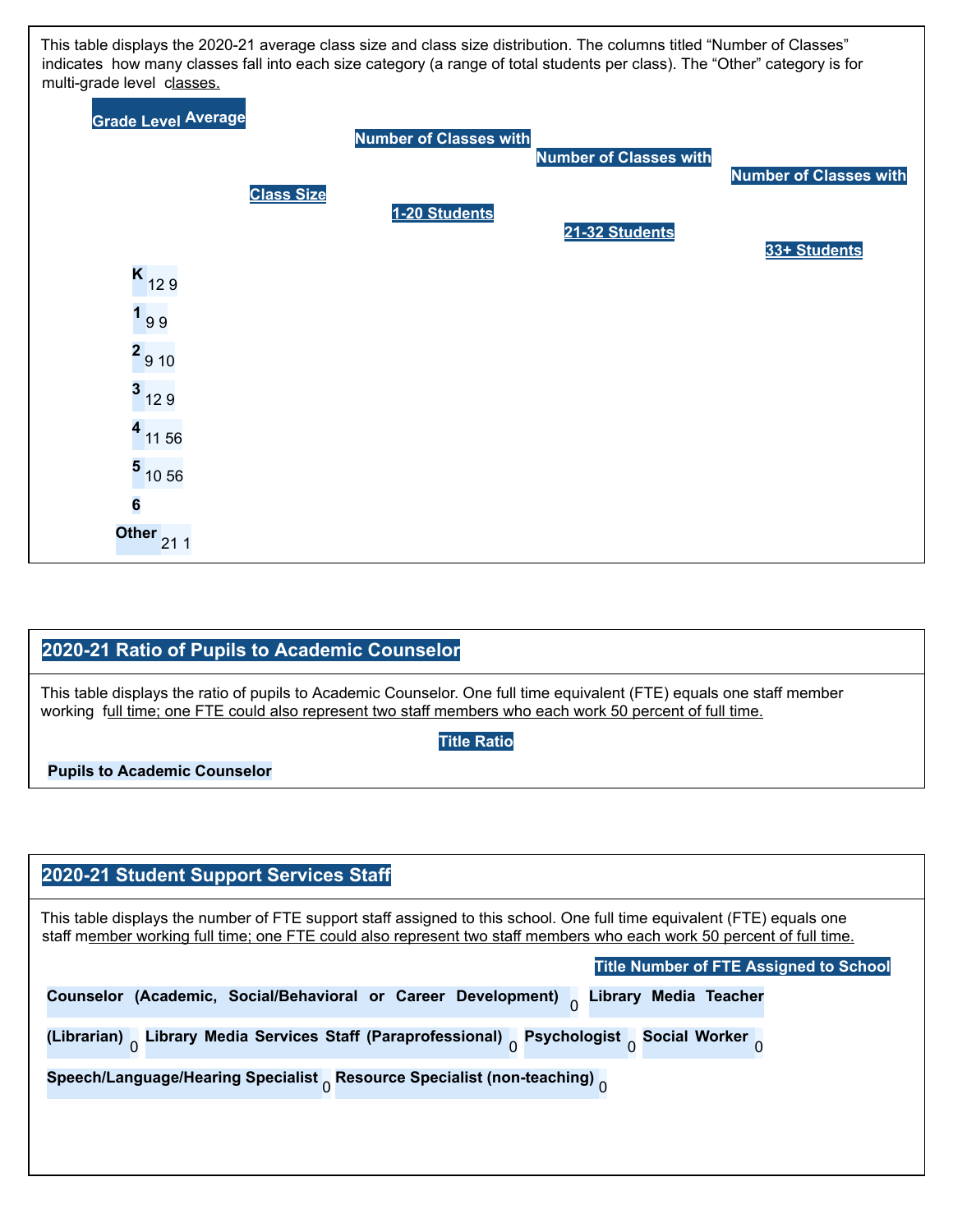

#### **2020-21 Types of Services Funded**

The Bass Lake Joint Union Elementary School District's adopted mission statement as well as the District Local Control Accountability Plan along with Oakhurst Elementary School's School Plan for Student Achievement (SPSA) all align to drive the fiscal direction of the school. Oakhurst Elementary School is recognized as a school-wide Title I Program. Programs offered include: Breakfast and Lunch, Special Education Services, Response to Intervention (RtI) Reading Lab Program, Social/Emotional Tier II support program, Social/Emotional Tier III support program with full-time counselor; ELL support and program, District Bilingual Liaison, Reading Specialist, Resource Specialist, Title I/Title II/Title III funding, and a Physical Education Program. In addition, supplementary academic materials and resources are used to support the core academic program.

**2019-20 Teacher and Administrative Salaries**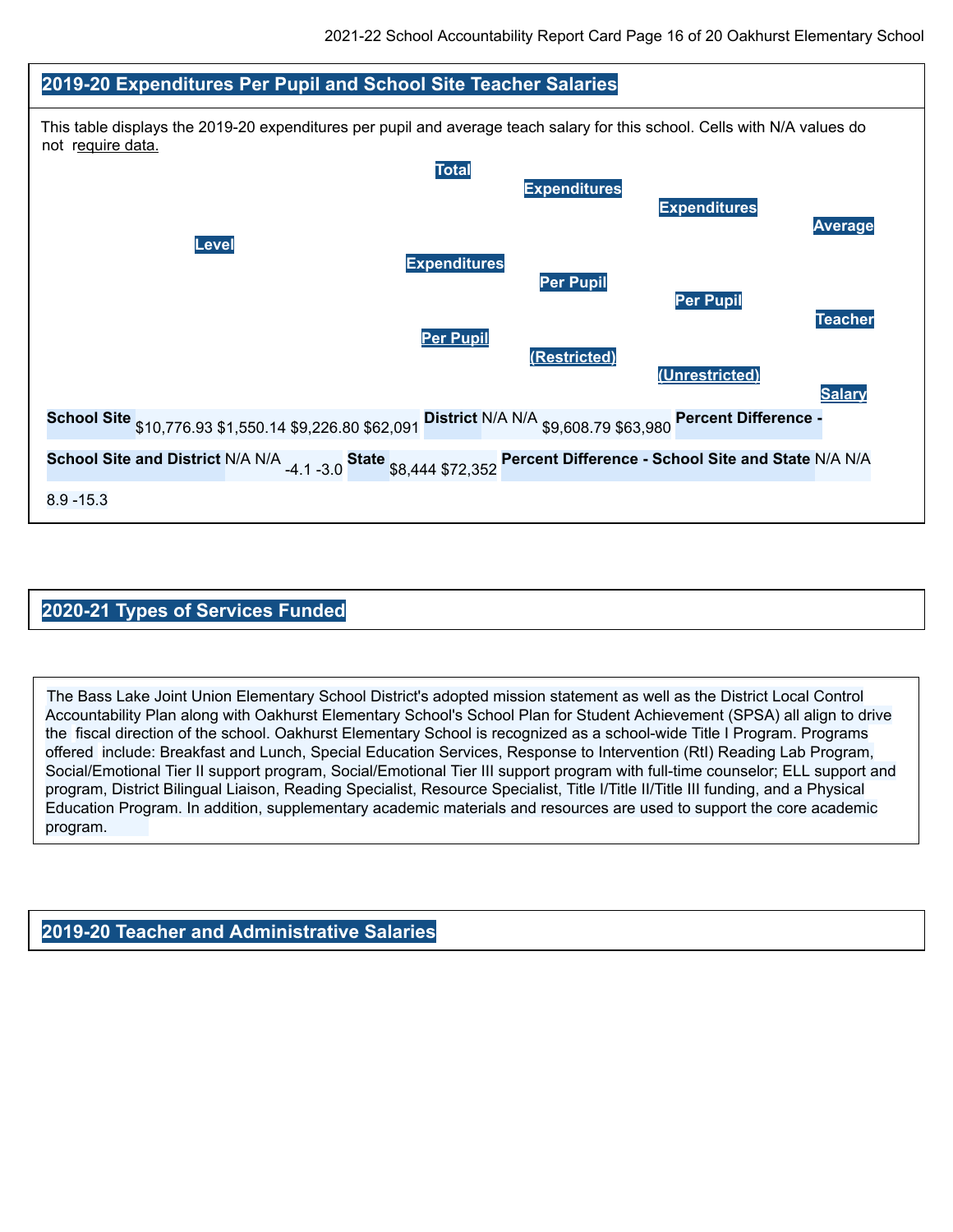

2021-22 School Accountability Report Card Page 17 of 20 Oakhurst Elementary School

#### **Professional Development**

In the 2015-2016 school year, the Bass Lake Joint Union Elementary School District's Board of Trustees approved the scheduling of early release Mondays throughout the school year to support professional development. Topics are consistent with District Local Control Accountability Plan and the school's School Plan for Student Achievement (SPSA). Specific curricular areas included in the plans are aligned to California Common Core Standards in English Language Arts and Mathematics. OES has the opportunity to select topics and presenters consistent with site goals/objectives aligned to the School Plan for Student Achievement. OES has early release Mondays each week, and monthly grade level meetings for all teachers, allowing teachers to collaborate together on a variety of topics such as data analysis, monitoring grade level goals, common core standards, planning curriculum, technology integration, effective teaching strategies as well as specific topics outlined in District plan.

This table displays the number of school days dedicated to staff development and continuous improvement.

| <b>Subject</b>                                                                                   | 2019-20 | 2020-21 | 2021-22 |
|--------------------------------------------------------------------------------------------------|---------|---------|---------|
| <b>Number of school days dedicated to Staff Development and Continuous</b><br><b>Improvement</b> |         |         |         |

# **Bass Lake Joint Union Elementary School**

# **District 2020-21 Local Accountability Report Card (LARC) Addendum**

**Local Accountability Report Card (LARC) Addendum**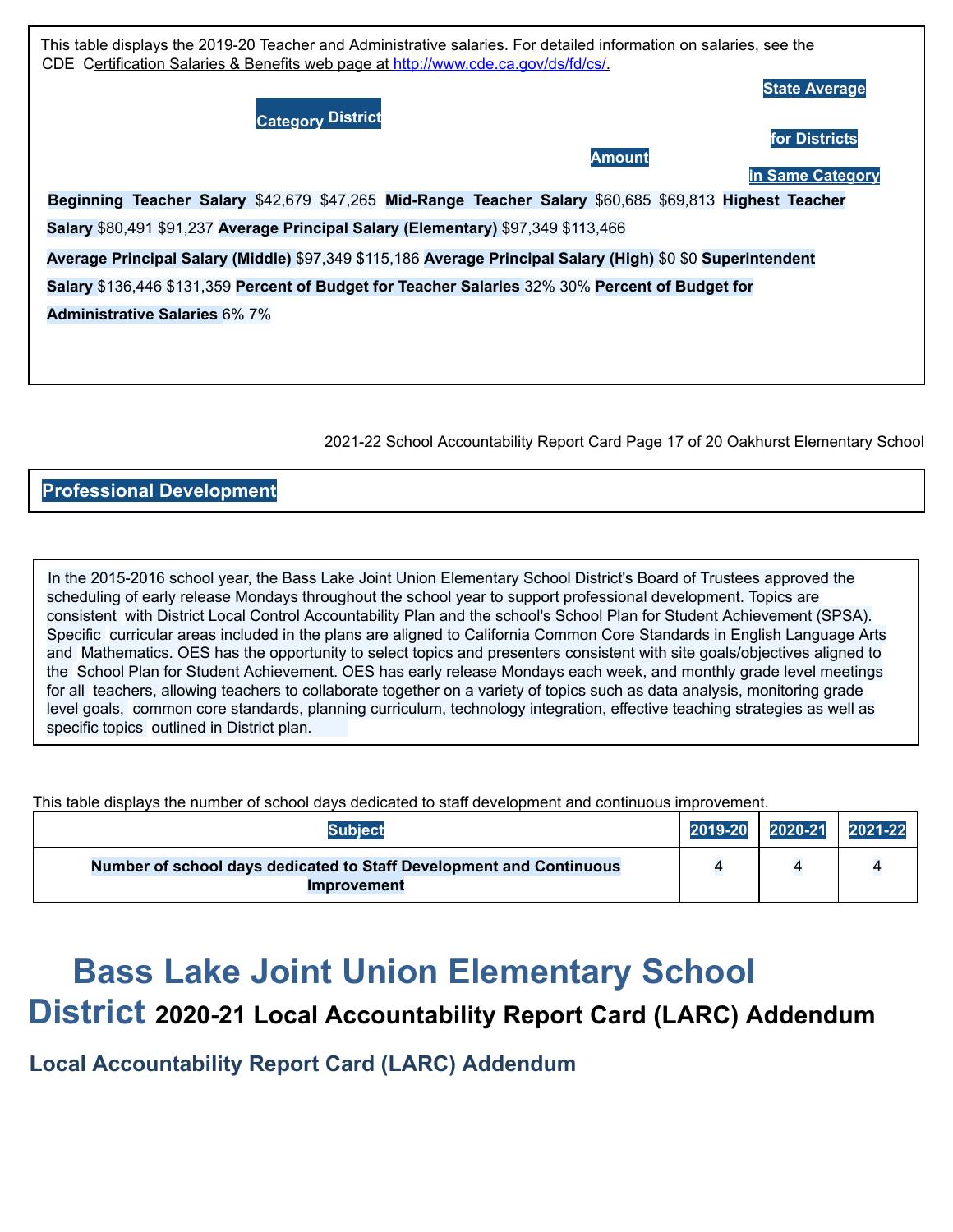#### **2020-21 Local Accountability Report Card (LARC) Addendum Overview**



On July 14, 2021, the California State Board of Education (SBE) determined that the California Department of Education (CDE) will use the SARC as the mechanism to conduct a one-time data collection of the LEA-level aggregate test results of all school's local assessments administered during the 2020–2021 school year in order to meet the federal Every Students Succeeds Act (ESSA) reporting requirement for the Local Educational Agency Accountability Report Cards (LARCs).

Each local educational agency (LEA) is responsible for preparing and posting their annual LARC in accordance with the federal ESSA. As a courtesy, the CDE prepares and posts the LARCs on behalf of all LEAs.

Only for the 2020–2021 school year and the 2020–2021 LARCs, LEAs are required to report their aggregate local assessments test results at the LEA-level to the CDE by populating the tables below via the SARC. These data will be used to meet the LEAs' federal requirement for their LARCs. Note that it is the responsibility of the school and LEA to ensure that all student privacy and suppression rules are in place when reporting data in Tables 3 and 4 in the Addendum, as applicable.

The tables below are not part of the SBE approved 2020–2021 SARC template but rather are the mechanism by which these required data will be collected from LEAs.

For purposes of the LARC and the following tables, an LEA is defined as a school district, a county office of education, or a direct funded charter school.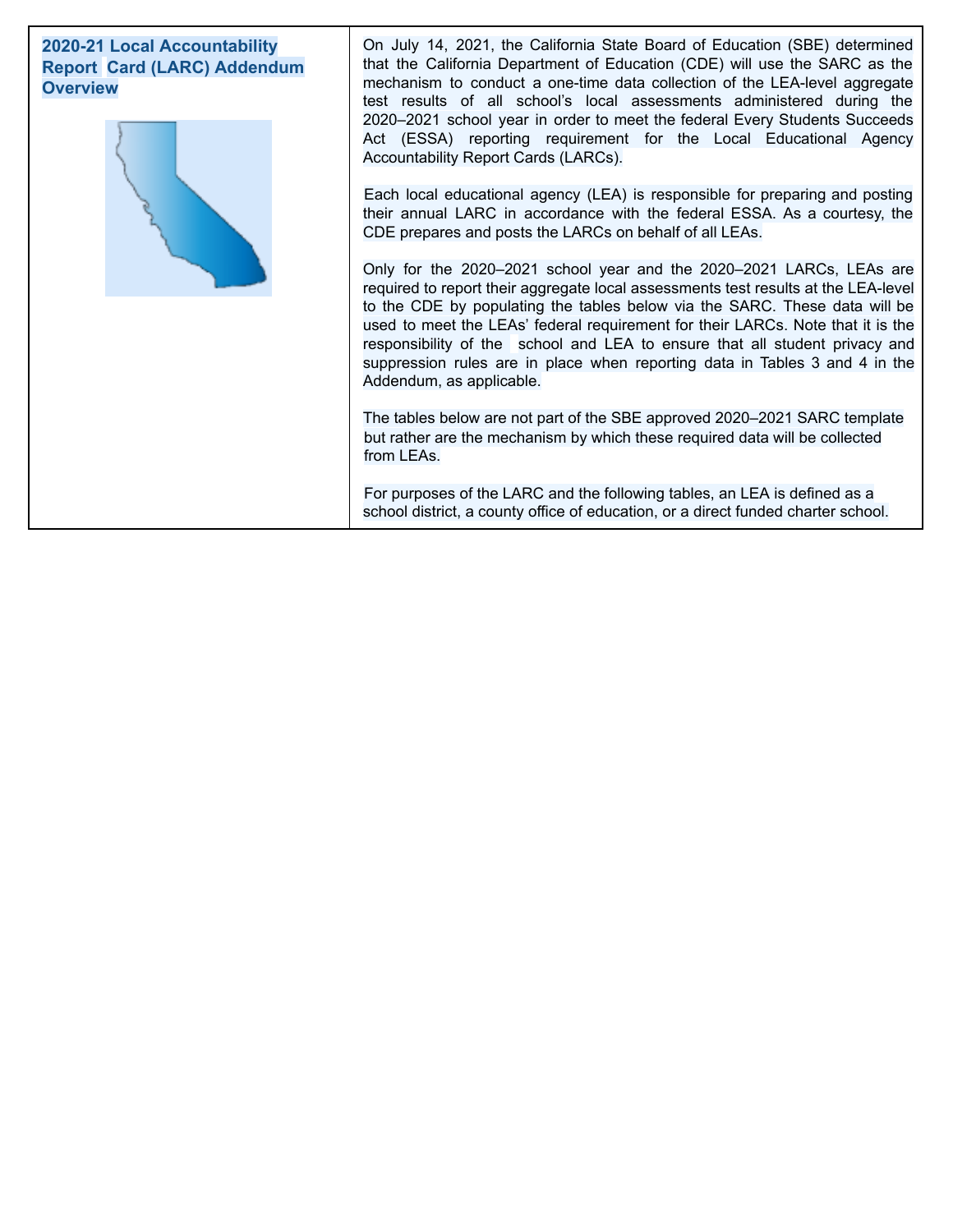#### **2021-22 District Contact Information**

| <b>District Name</b>            | Bass Lake Joint Union Elementary School District |
|---------------------------------|--------------------------------------------------|
| <b>Phone Number</b>             | 559.642.1555                                     |
| <b>Superintendent</b>           | <b>Randall Seals</b>                             |
| <b>Email Address</b>            | rseals@basslakesd.org                            |
| <b>District Website Address</b> | http://www.basslakeschooldistrict.com/           |

2021-22 School Accountability Report Card Page 18 of 20 Oakhurst Elementary School

#### **2020-21 CAASPP Test Results in ELA by Student Group**

This table displays CAASPP test results in ELA by student group for students grades three through eight and grade eleven taking and completing a state-administered assessment. The CDE will populate this table for schools in cases where the school administered the CAASPP assessment. In cases where the school administered a local assessment instead of CAASPP, the CDE will populate this table with "NT" values, meaning this school did not test students using the CAASPP. See the local assessment(s) table for more information.



**Exceeded**

**All Students** 567 490 86.42 13.58 36.81 **Female** 279 241 86.38 13.62 40.00 **Male** 288 249 86.46 13.54 33.73 **American Indian or Alaska Native** 16 14 87.50 12.50 14.29 **Asian** 11 11 100.00 0.00 45.45 **Black or African American** -- -- -- -- -- **Filipino** -- -- -- -- -- **Hispanic or Latino** 138 121 87.68 12.32 27.27 **Native Hawaiian or Pacific Islander** -- -- -- -- -- **Two or More Races** 15 12 80.00 20.00 58.33 **White** 379 325 85.75 14.25 39.51 **English Learners** 51 47 92.16 7.84 8.51 **Foster Youth** 0 0 0 0 0 **Homeless** 36 26 72.22 27.78 30.77 **Military** -- -- -- -- -- **Socioeconomically Disadvantaged** 315 266 84.44 15.56 30.94 **Students Receiving Migrant Education Services** 0 0 0 0 0 **Students with Disabilities** 81 62 76.54 23.46 3.23